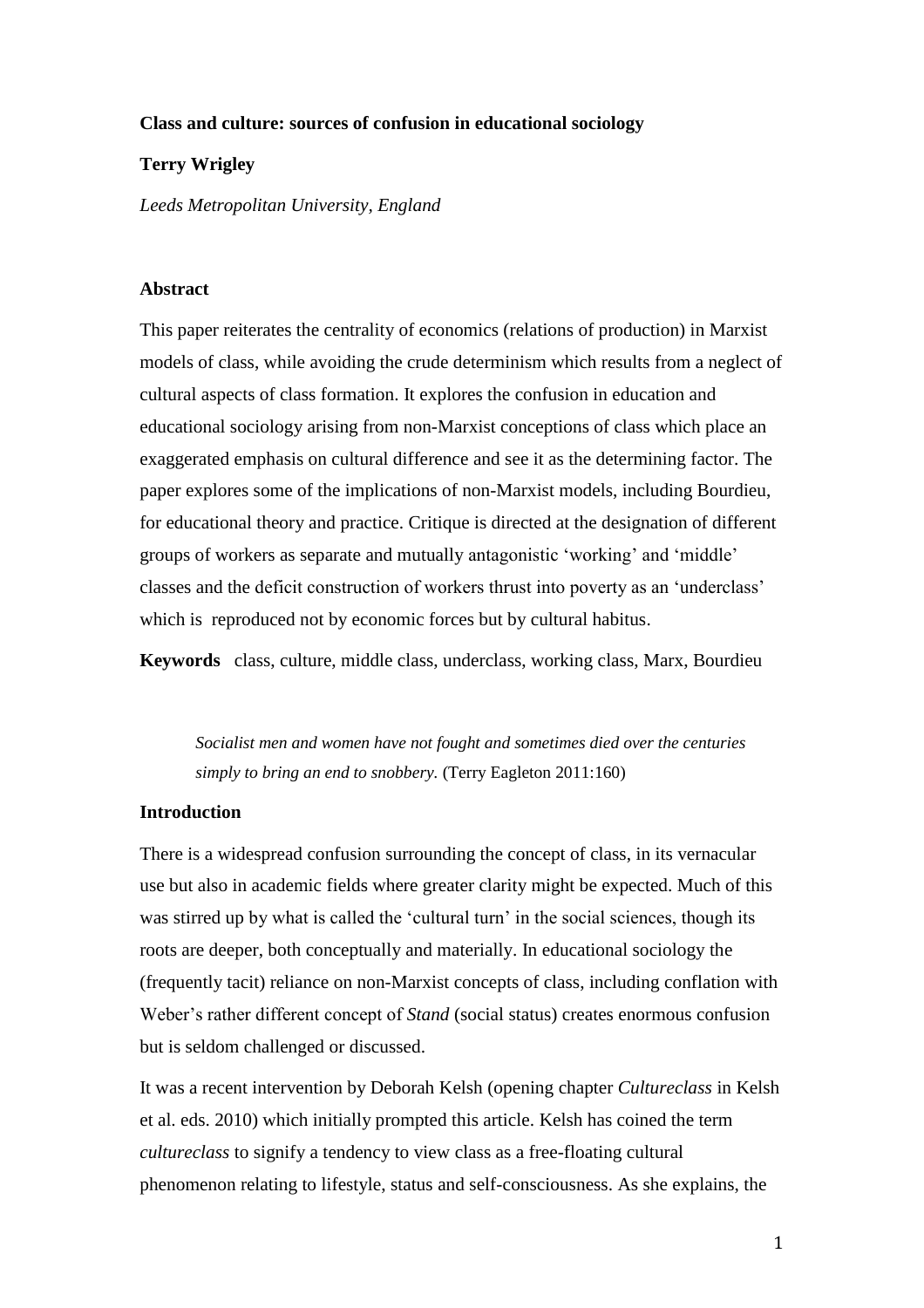Marxist grounding of class theory in relations of exploitation – capitalism's extraction of profit from the labour power of workers – is widely neglected in the sociology of education. The binary opposition between capitalist and worker which for Marxists is the primary generator of historic change is occluded by explanations which invert the causal links between economics and culture, and which regard cultural distinctions as the primary cause of class divisions.

There is, moreover, a second part to her argument which is equally crucial. This concerns the primacy given to the binary of 'middle class' / 'working class', in educational theory as in sociology more generally. Kelsh traces many of the problems of educational theory to a Weberian analysis which pluralizes social divisions and lacks a sense of inter-class conflict as a key driver of historical change. By privileging this binary (working / middle) over the struggle between capitalism and workers, sociologists effectively disconnect struggles within the field of education from wider historic developments. Furthermore, the hegemonic versions of educational sociology, by erasing the exploitative relations of production from the theoretical imaginary, make it difficult to situate educational events within a wider struggle, let alone conceive of the possibility of life beyond capitalism.

Kelsh's argument is a telling intervention and puts a finger on so many problems of sociological theory. At the same time, however, we also need to recognize that a dogmatic exclusion of culture from class theory is itself fundamentally un-Marxist (though that is clearly not Kelsh's intention). This article therefore looks both ways, and hopefully to extend and clarify the argument rather than to muddle and compromise. This is not to write off texts and authors whose class understanding is problematic, but to argue that a critique of their class theory is essential if we are to deploy their other ideas well. In other words, even sociological studies which are underpinned by a flawed class analysis can provide valuable insights if re-orientated around a Marxist class theory.

It is important to recognise the significance of the 'cultural turn' in the social sciences, which

has involved not simply a (re-)emphasis on the significance of culture, but also a turning away from economic or structural explanations and analysis. (Crompton 2008: 44)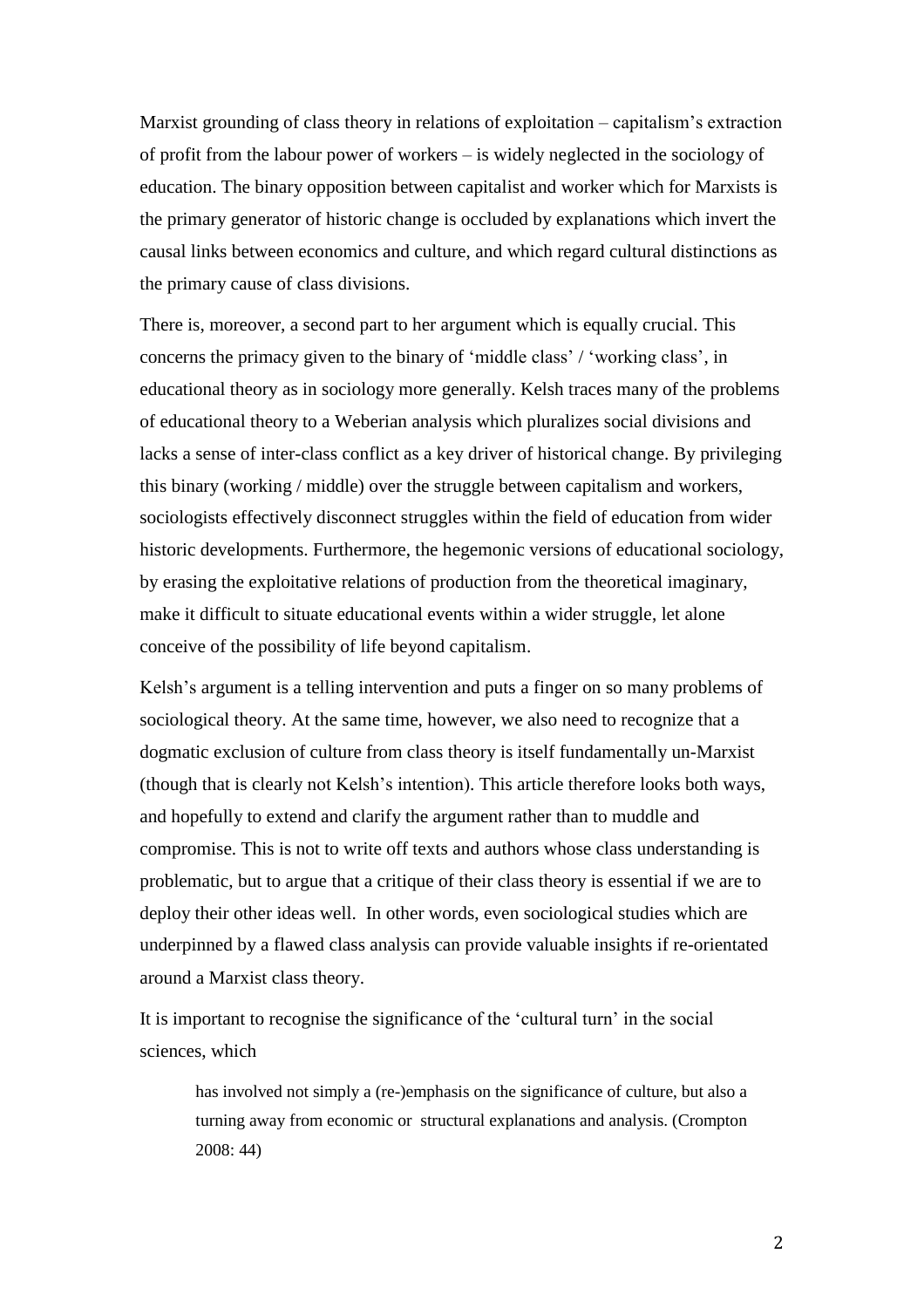However the ideological displacement of economic oppression by moral and cultural explanations is not new. Blaming poverty on fecklessness and promiscuity has been a trope of explanations of social division and suffering since Victorian times. When the British Prime Minister sounded off about the 'moral' causes of the August 2011 riots, he drew readily on discourses which trace back to the Nineteenth Century. Cameron, the millionaire head of a government packed with millionnaires, denounced the rioters for their 'greed' and their expectation of 'reward without effort'. (Presumably this didn't mean the fortune he himself had inherited.)

It is only to be expected that such voices on the political Right evade economic and political explanations by such moralising. What is more troubling is the extent to which culture displaces economics among left-leaning academic sociologists whose work, in fact, consistently foregrounds social justice. Kelsh's term *cultureclass* is a valuable challenge and worthy of discussion.

To demonstrate the nature of current confusion, I will cite briefly a few writers whose work I admire and who provide enormous insight whilst being repeatedly deflected into the discourses of *cultureclass*. Central to any analysis, because of the extent of his influence, is Bourdieu who defines class in terms of its 'being-perceived' and 'by its consumption as much as by its position in the relations of production', though he sometimes concedes that 'the latter governs the former' (Bourdieu: 1984a: 484).

Diane Reay, in an article whose explicit aim 'is to reclaim social class as a central concern within education', nevertheless focuses on the binary of 'working-class' / 'middle-class' differences and respective dis/advantages. These differences in educational experience and outcomes are certainly important, but nowhere is there an attempt to define what makes a class, whether working, middle or the (ever absent) super-rich. This leads to the rather flawed conclusion:

We still have an education system in which working-class education is made to serve middle-class interests. (Reay 2006:294)

Capitalism is absent in this account, as are the children of capitalists who go elsewhere for their education.

The disappearance of the capitalist class is nothing new in educational sociology. Sally Power and Geoff Whitty (2006:447) cite Holly (1974:107):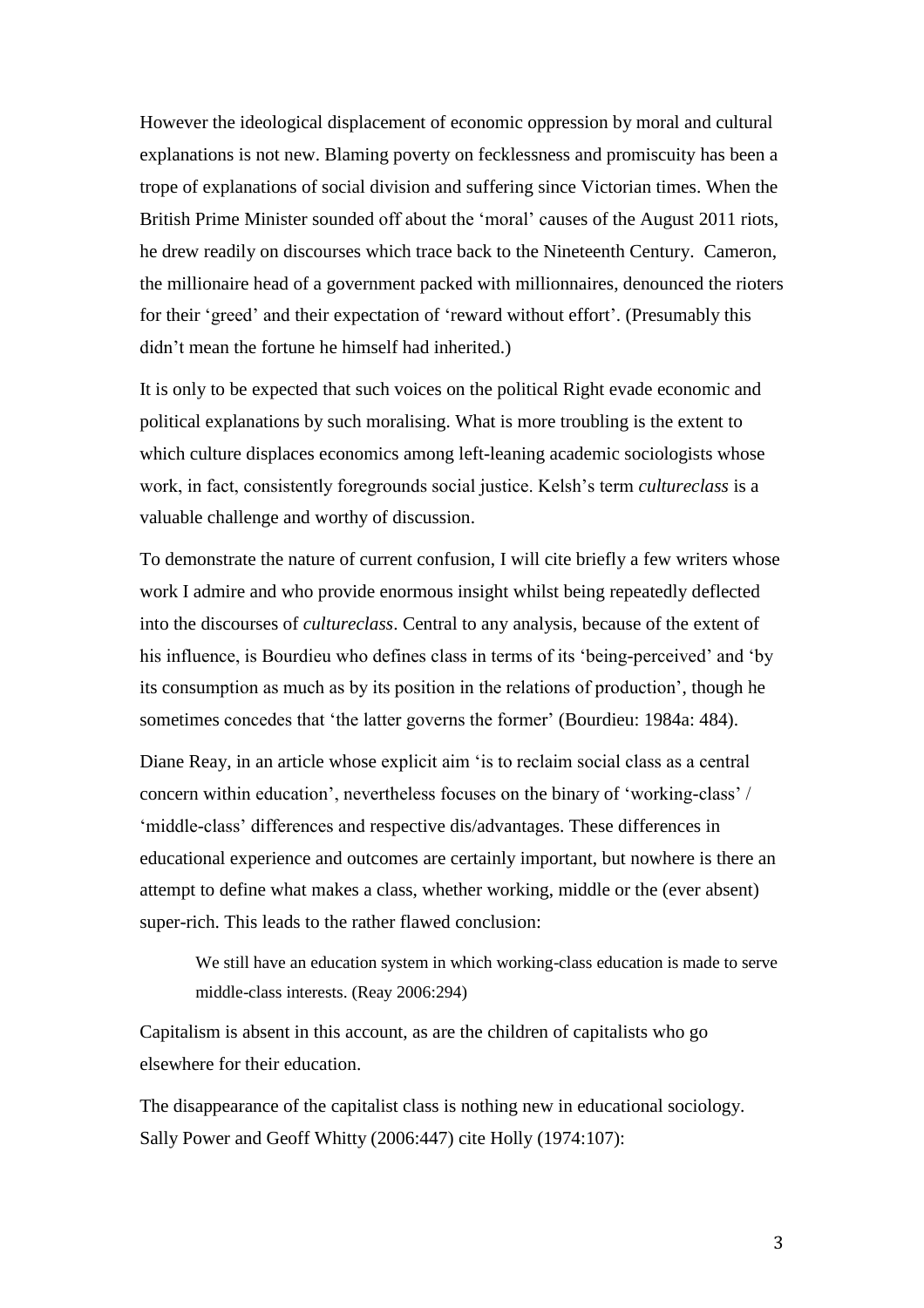A class system which has a bottom and a middle but no top makes nonsense. How strange that we hear so much of the 'working' class and 'middle' class while we hear almost nothing about any 'upper' class.

Nevertheless, their chapter gets no further than Wright's (1982) 'contradictory class locations' in explaining what the 'middle class' might be. Their subsequent work (Power et al. 2003:2) leaves matters unresolved, before settling pragmatically, as a basis for their empirical research, on 'those middle-class occupations most closely tied to education credentials'. In this account, the criteria for class position is not relations to capitalism production, but cultural activity as a gatekeeper of specific careers.

The confusion which discursively permeates educational sociology is highlighted by Andrew Sayer, who stresses the importance of keeping concepts of class well rooted in the economics of capitalist production:

In emphasising that some of the key mechanisms that generate inequalities in holdings of economic capital are indifferent to identities, I am countering a kind of vulgar culturalism or culturalist imperialism which assumes ascriptive, cultural definitions 'go all the way down', so that, for example, poverty is ultimately a product of a culture of poverty… People are not simply members of this or that class because of how others define their class and behave towards them, though these do have some effects. (Sayer 2005:93)

Class is not ultimately a matter of style. Indeed, the recent casualization of ruling class taste can work to conceal the deep divisions:

Marxism has not been put out of business because Etonians have started to drop their aitches… There is a telling contrast between the dressed-down matiness of the modern office and a global system in which distinctions of wealth and power yawn wider than ever... While the chief executive smoothes his jeans over his sneakers, over one billion on the planet go hungry every day. (Eagleton 2011:162)

#### **Production, culture and struggle: the shifting meanings of class**

To limit class to the economic sphere, however, seriously misconstrues and limits the Marxist tradition: culture is essential to Marxism given its focus on the dynamics of class development and action.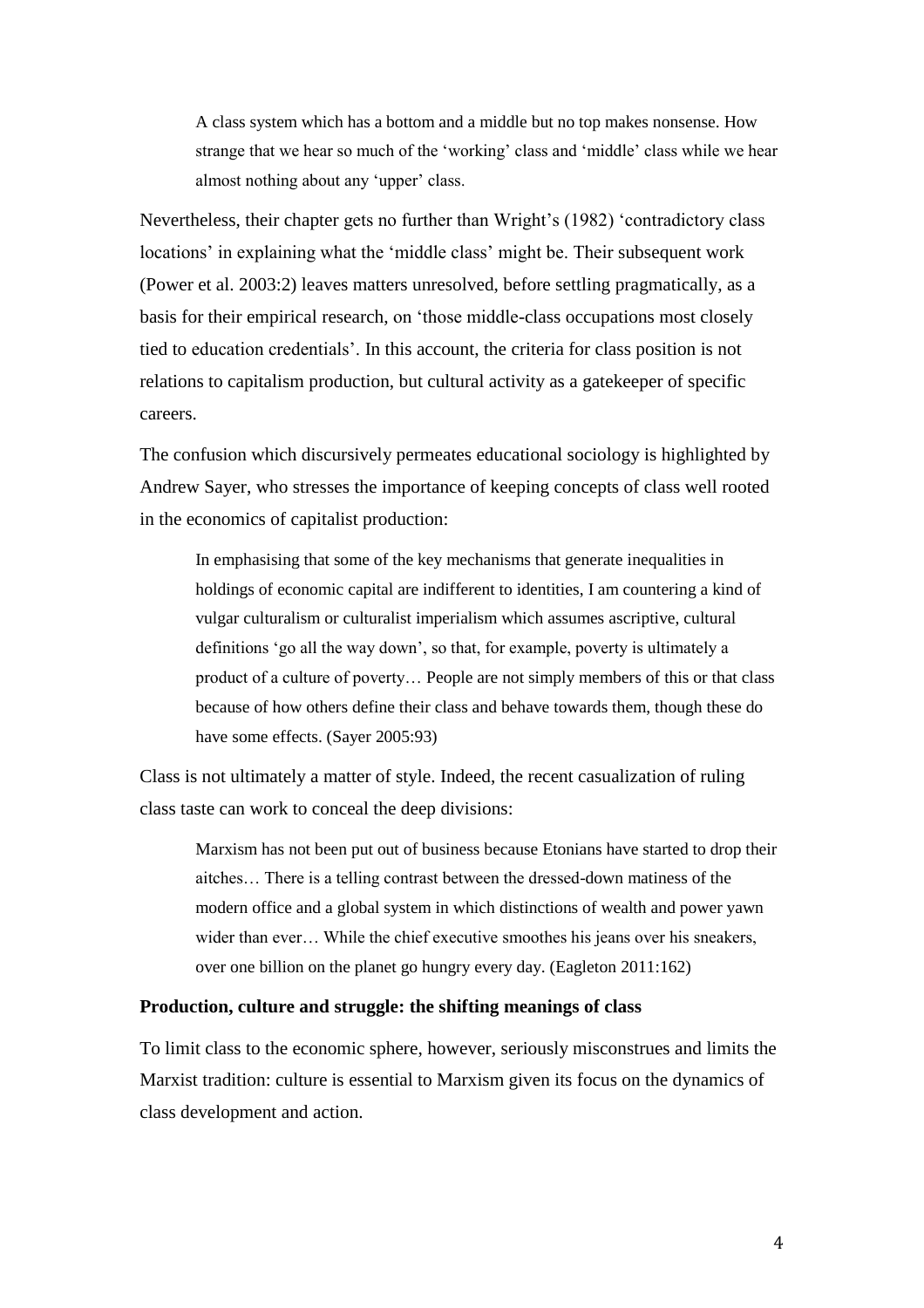There is, in fact, a strong tradition in British Marxism which emphasises that culture is not some kind of add-on to the economic. This derived from the divorce of the New Left from the mechanistic materialism of Stalinist / Third International Communist Parties in the mid 1950s.

Just as capitalism is not always tied to heavy work, it is pertinent to consider that cultural does not stand in binary opposition to economic, for a variety of reasons:

- culture is itself generally material tools, houses, pottery, TV shows and dancing;
- markets are themselves a social construct and exchange, employment and ownership can only take place if we share a basic understanding of the terms of such social relations;
- cultural work and consumption now form a significant portion of the economy;
- capitalist production processes and relations are a central constituent of our way of life.

In one sense, culture does go 'all the way down'. The origins of the word lie in agricultural labour (Williams 1976), and in its modern anthropological sense of a way of life, it is thoroughly material as well as spiritual. A good working definition would be 'matter with meaning' or 'activity which signifies', though we should also include common beliefs (actually rarely divorced from practices): as Eagleton (2000:1) argues, 'In Marxist parlance, it [culture] brings together both base and superstructure in a single word.'

This more dynamic relationship between economic and cultural is closer to Marx and Engels' position than mechanistic assumptions about the economic somehow preceding the cultural. It enables us to relate the two, and indeed to examine how the economic conditions and shapes the cultural, without collapsing into the Stalinist fantasy of changing technologies (*means* of production) leading automatically to a transformation of *relations* of production.

Marx and Engels were consistent about the economic roots of class, but their driving interest lay in understanding the course of history and engaging in class struggle to create a better society and way of living. We need look no further than the start of the Communist Manifesto: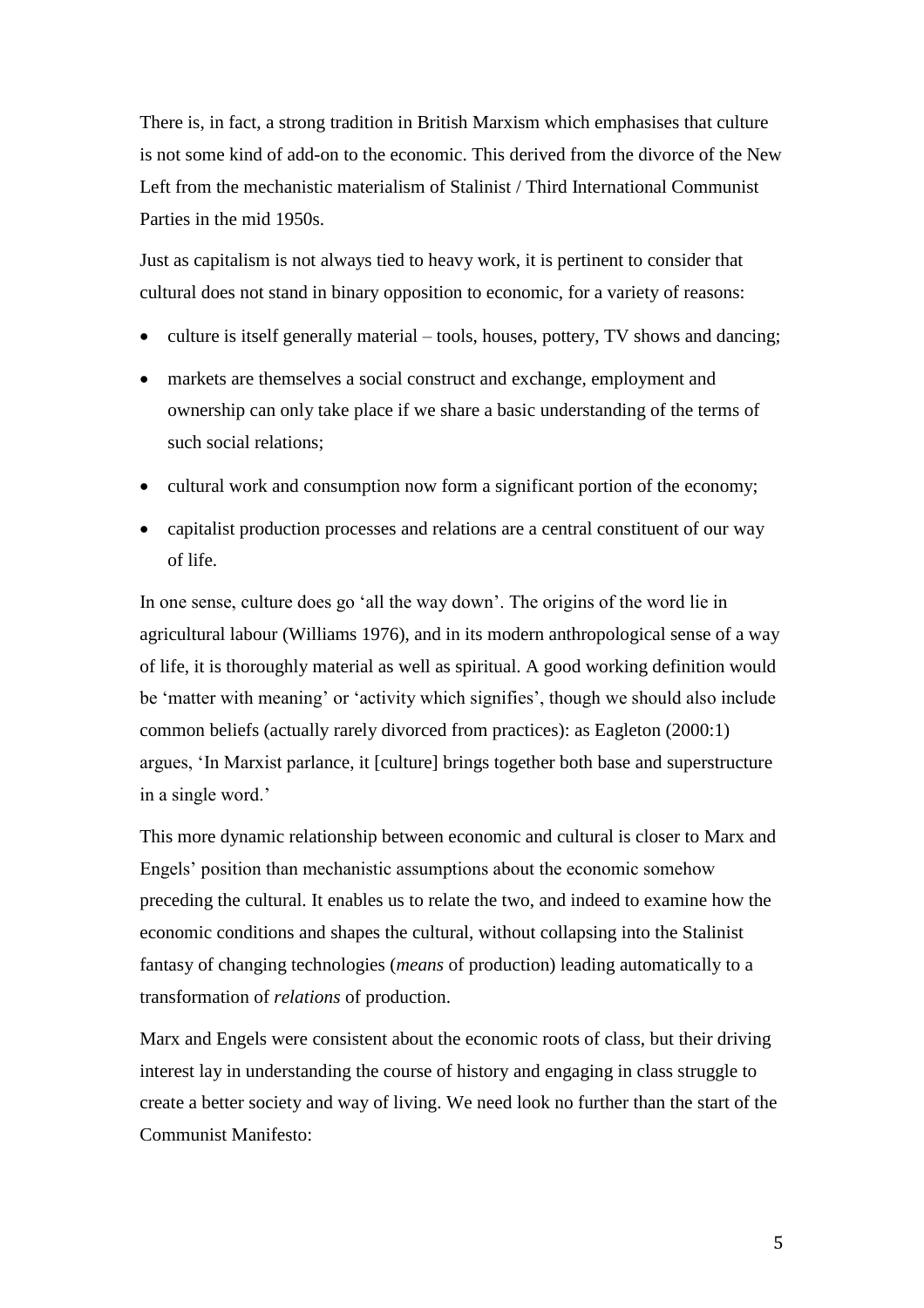The history of all hitherto existing society is the history of class struggles. (Marx and Engels 1996[1848]: 3)

In broad brush terms and (from the standpoint of his own times) outlining a future as much as evaluating a past, this pamphlet tells how the proletarians develop through struggle from 'an incoherent mass' to a great historical force; the authors speak of 'The *organization* of the proletarians *into a class'*.

This has itself been understood in rather a simplistic way, as if the economic processes which produce classes somehow predate a stage of struggle. In particular, it has become a commonplace to explain that Marx distinguishes a class 'in itself' from a class 'for itself', in which the former signifies a purely economic entity. According to Andrew (1983), this Hegelian binary does not explicitly occur in Marx's own writings but derives from a flawed misreading of just two or three source texts by subsequent commentators. It is helpful to focus on these as descriptions of a process of class development, which illustrate Marx's struggle to portray the complex dynamics of this process of class formation. The various quotations which follow are not intended as an attempt to assert a dogma based on quotation of sacred texts, but to illustrate the imbrication of culture in the process of class formation.

In *The Poverty of Philosophy*, we find the following:

Economic conditions had first transformed the mass of the people of the country into workers. The combination of capital has created for this mass a common situation, common interests. This mass is thus already a class as against capital, but not yet for itself. In the struggle… this mass becomes united, and constitutes itself as a class for itself. The interests it defends become class interests. But the struggle of class against class is a political struggle. (Marx and Engels 1976, vol 6:211)

The phrase 'class in itself' does not appear here. Marx speaks first of all of the production of a 'mass' of workers. The concentration of capital concentrates them into a class face to face with capital (the original French vis-à-vis and the German gegenüber suggest facing or opposite, without the necessary implication of political opposition). This positioning with regards to capital gives them common interests but not yet a clear political vision, which must be formed in the course of struggle.

In *The German Ideology*, we read: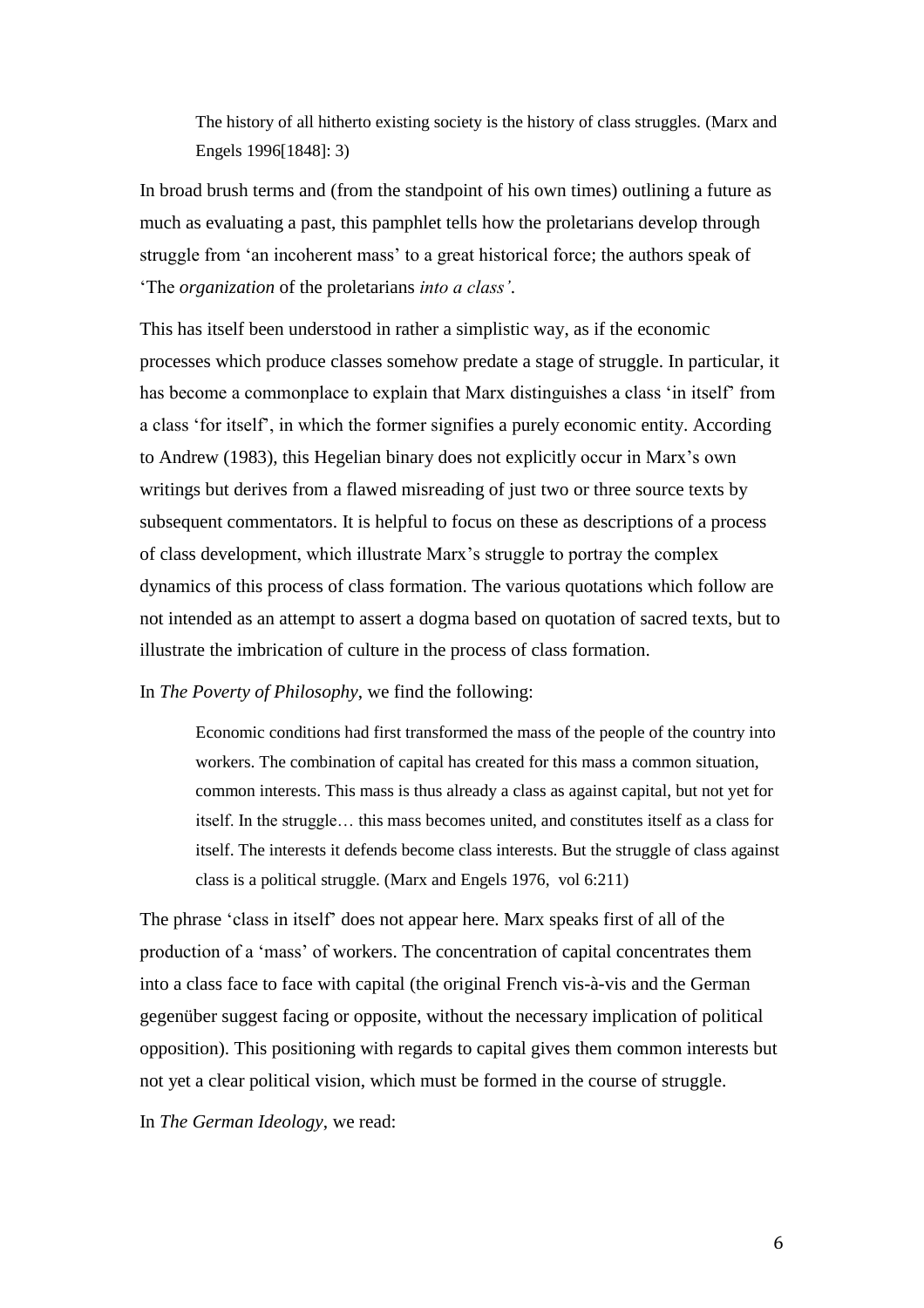The separate individuals form a class only insofar as they have to carry on a common battle against another class; otherwise they are on hostile terms with each other as competitor. (Marx and Engels, 1976, vol 5:77)

Clearly, in this perspective, something more than capitalist relations of employment are needed to constitute a *class*.

In another much quoted passage from *The Eighteenth Brumaire*, Marx writes of the mid-nineteenth century French peasantry:

In so far as millions of families live under economic conditions of existence that separate their mode of life, their interests and their culture from those of the other classes, and put them in hostile opposition to the latter, they form a class. In so far as there is merely a local interconnection among these small-holding peasants, and the identity of their interests begets no community, no national bond and no political organisations among them, they do not form a class. (Marx and Engels, 1976, vol 11:187)

Marx counterposes class in two senses here, but in neither case deploys the Hegelian binary 'in / for itself'. Nor are the economic conditions of existence abstracted from the 'mode of life', 'interests' and 'culture', even at the less developed stage. The main emphasis is on a growth of solidarity, consciousness, and capacity to struggle.

It is important, then, to hold onto the constitutive importance of capitalist 'relations of production' but without imagining that the economic relation pre-exists or is cut off from the cultural activity: culture is there from the beginning. Indeed, a purely economic constitution of class would be unimaginable in reality – workers without skills or songs, location or language, tastes or traditions. It suggests, moreover, a Cartesian matter-mind dualism which is alien to Marx and Marxism.

In these various texts Marx and Engels are describing a process of class formation and development which is grounded in the economic relation between the owners of capital and those with only their labour power to sell, but which moves through a complex and inevitably cultural process involving association, conditions of everyday life, attitudes, understanding, struggle and liberation. The outcome is not predetermined: for Marx and Engels class struggle has historically resulted:

Either in a revolutionary reconstitution of society at large, or in the common ruin of the contending classes. (Marx and Engels 1996[1848]: 3)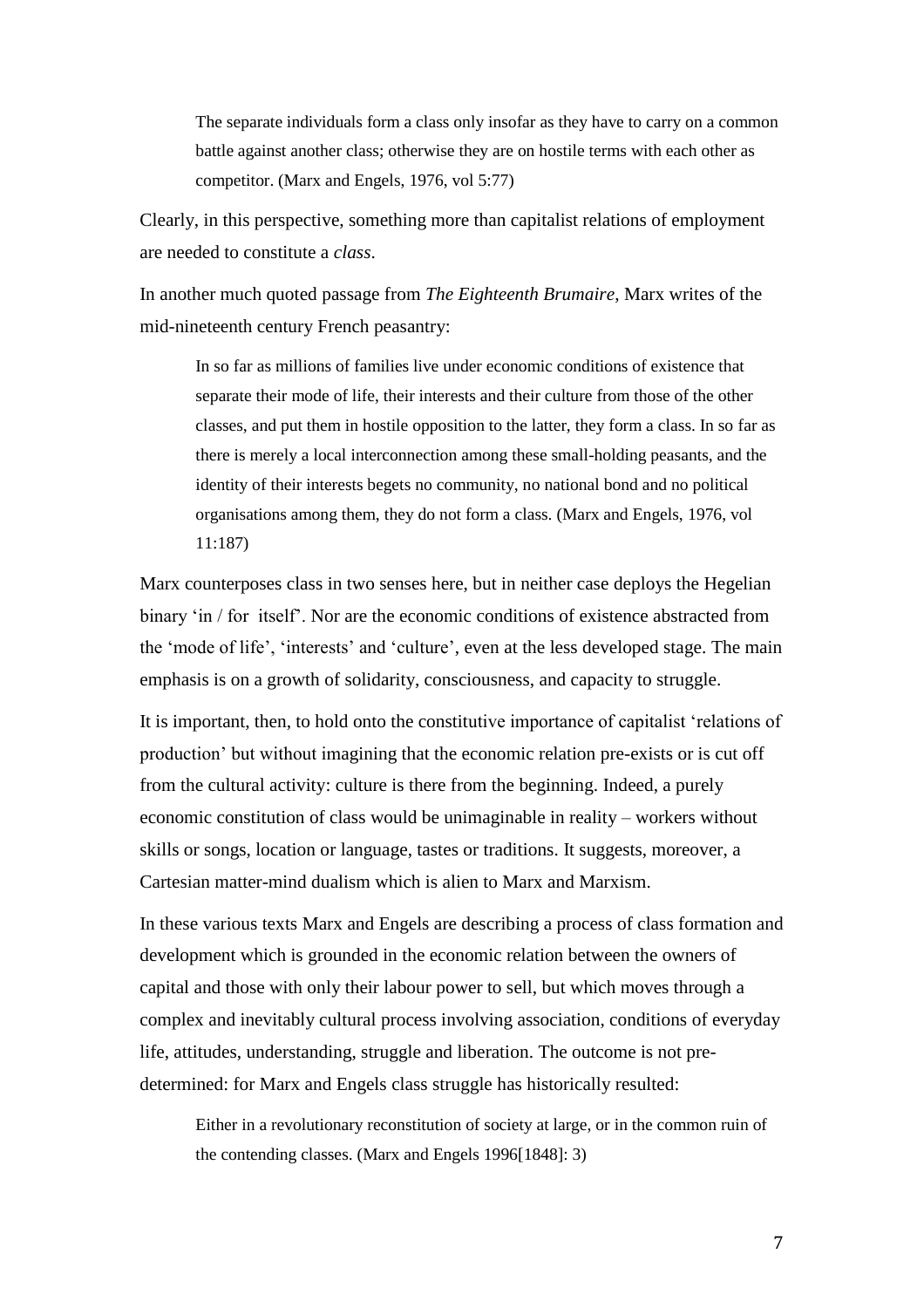For Rosa Luxembourg, at the time of the First World War, the historic choice was 'Socialism or Barbarism'. In the protracted process of class development, there is struggle in its many forms, with culture and ideology imbricated from start to finish. It follows that we have to pay close attention to the complex ways in which relations of production feed into and connect with ideological transformation and social change.

Sociologists have used various categorisations to explain the complexity of this process. Skeggs asks:

For instance, do we mean class structure, identity, consciousness, action, and so on when we speak of class? (Skeggs 1997:6)

Thrift and Williams (1987:5) distinguish five major aspects of class analysis: 'class structure, the formation of classes, class conflict, class capacity and class consciousness'. Mann (1973:13) argues that class-consciousness can be distinguished into class identity, class opposition, class totality and conceptions of an alternative society; thus workers can be conscious of themselves as a class but fatalistic about the potential for change. Crompton (2008:15) makes a general distinction between ways of reading class as:

- prestige, status, culture or 'lifestyles'
- structured social and economic inequality
- actual or potential social and political actors.

Ball (2003:9) develops this model concerning the exercise of class advantage in education:

- economic context / state of class relations
- structure
- dispositions
- aspirations, responsibility and anxiety
- practices
- choice, distinction and closure.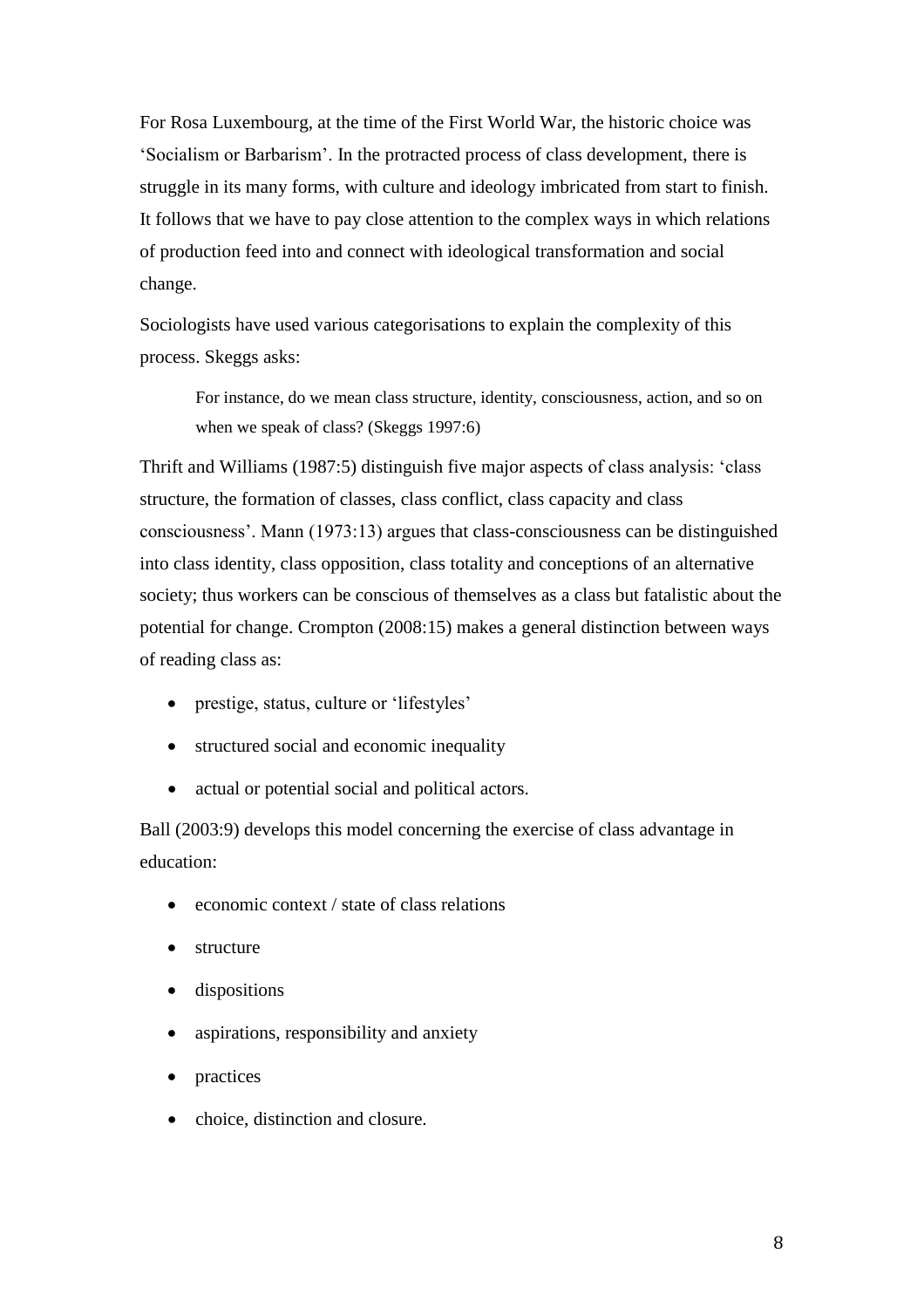Each level or aspect is capable of further qualitative distinctions. Class *struggle* can be envisaged in terms of striking for immediate benefit or as part of a broader social struggle for socialism, or the two may be entangled. Workers can be *conscious* of themselves as a class at a more or less instinctive level, at the common sense level of 'Them and Us' or in more politically aware terms. As well as class *consciousness*, Bourdieu argues that people's conditions of life and social situation can generate a more instinctive and embodied 'class *unconsciousness'* in terms of a habitus or set of attitudes, dispositions and behaviours (1977:78seq).

Under Marxist definitions, class divisions are grounded in relations of production, but the movement between various aspects or manifestations of class are not a once-andfor-all unidirectional or smooth shift from class structure to class consciousness to class action (a simplification which has been called the S-C-A model, Pahl 1989). These are not three historic stages, nor separable steps in an individual's development.

As E P Thompson demonstrates, whilst insisting on the primacy of economic relations of production, the 'making' of the English working class did not involve a readymade economic class entity which then began to struggle. In his classic formulation, the working class was 'present at its own making' (Thompson 1968:9). Thompson's position aligns with that of Marx and Engels when they write of the 'organisation of the proletarians *into* a class'. Thompson argues that struggle is there at every stage, in a complex process involving the development of a class consciousness.

The class experience is largely determined by the productive relations into which men are born – or enter involuntarily. Class-consciousness is the way in which these experiences are handled in cultural terms: embodied in traditions, value-systems, ideas, and institutional forms. If the experience appears as determined, classconsciousness does not. We can see a logic in the responses of similar occupational groups undergoing similar experiences, but we cannot predicate any law. Consciousness of class arises in the same way in different times and places, but never in just the same way. (Thompson 1968:10)

Nor is class formation ever finished.

Classes must be seen, not as veritable geological formations once they have acquired their original shape, but as phenomena in a constant process of formation, reproduction, re-formation and de-formation. (Therborn 1983:39)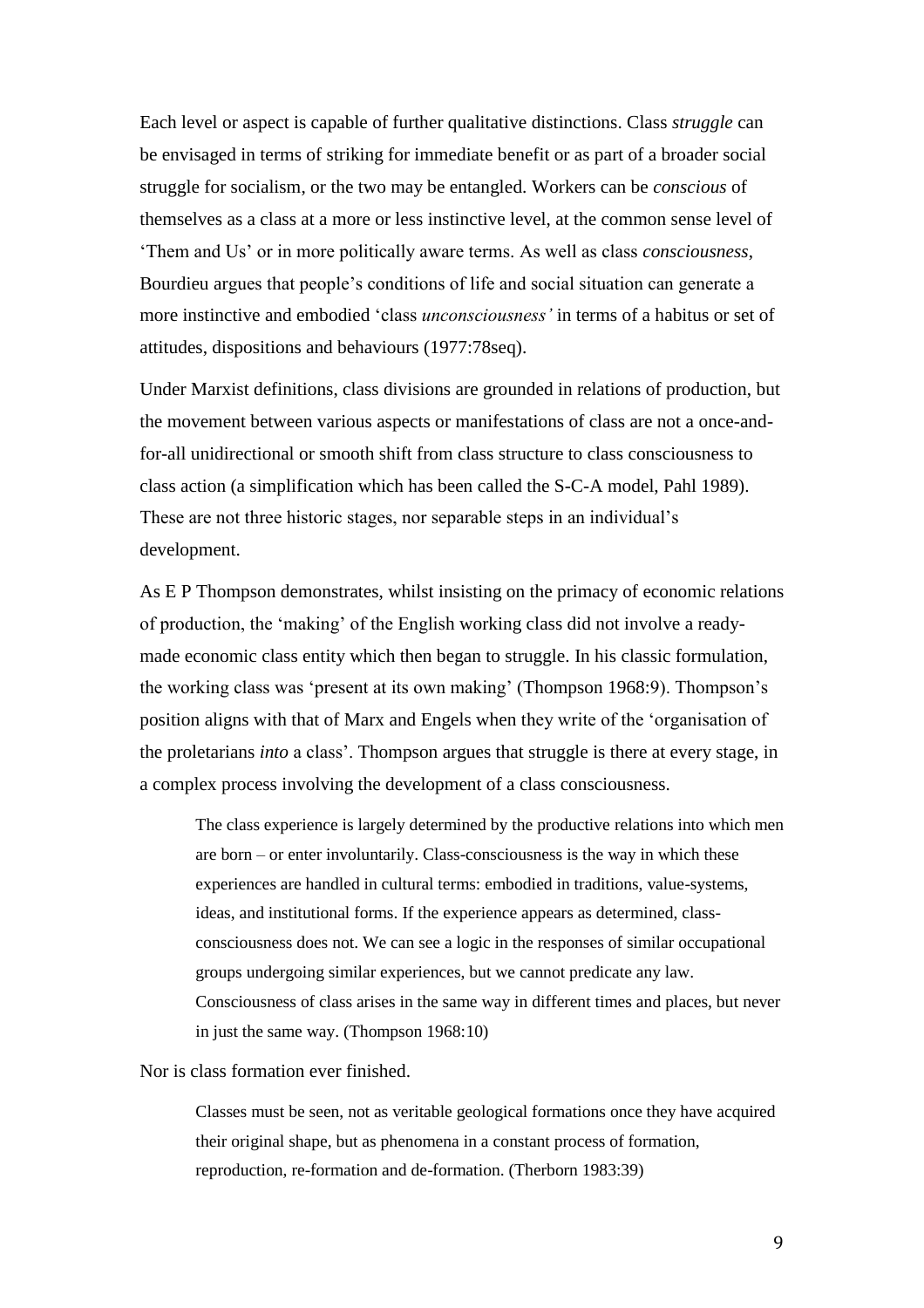The case of Britain is exemplary: the Thatcher government brought about a significant restructuring of the class structure, including the virtual destruction of heavy industry and much of its unionized workforce, the shift of many manual workers into self-employment (a petit bourgeois rather than working class status), the marginalization of large numbers of industrial workers into chronic unemployment or insecure low-paid work (the so-called 'underclass') and the proletarianisation of public sector professionals such as teachers through forms of surveillance and management imported from the private sector.

In view of the complexity of meanings attached to the word, Wright (2005:180) has suggested that it would avoid a great deal of trouble if theorists explained what kind of *question* they were using 'class' to answer. I would also argue, though, that diverse uses need to be reconcilable. For example, if one's main concern is with the gap in educational performance between manual and white-collar workers' children, it helps to be precise and not to speak of a struggle for power between the 'working class' and 'middle class'. Though there is clearly a struggle for educational credentials within the context of marketised 'parental choice' systems of schooling, it is erroneous and damaging to construe this as a struggle between two *classes*.

## **Cultureclass and the myth of a 'classless society'**

The loss of economic perspective in academic sociology already provided an opening, in the 1950s, for politicians and the media to construct the notion of the disappearance of the working class and the gradual emergence of a classless society. This was based on culturalised notions of class grounded both in patterns of consumption - 'lifestyle' differences – and a changing balance of occupational types in developed economies. Both explanations crucially miss Marx's grasp of class in terms of exploitative relations of production which are a driver of history.

The supposed disintegration and disappearance of the working class was already under discussion in the 1950s. Indeed, this was a common explanation for the defeat of Labour in the 1959 British general election:

The most popular formula was that the defeat was inevitable because Labour is identified with the proletariat and the proletariat is breaking up. This is extremely doubtful. It is true, of course, that modern houses, modern furniture, television sets and washing-machines and, in some cases, cars, are increasingly available to many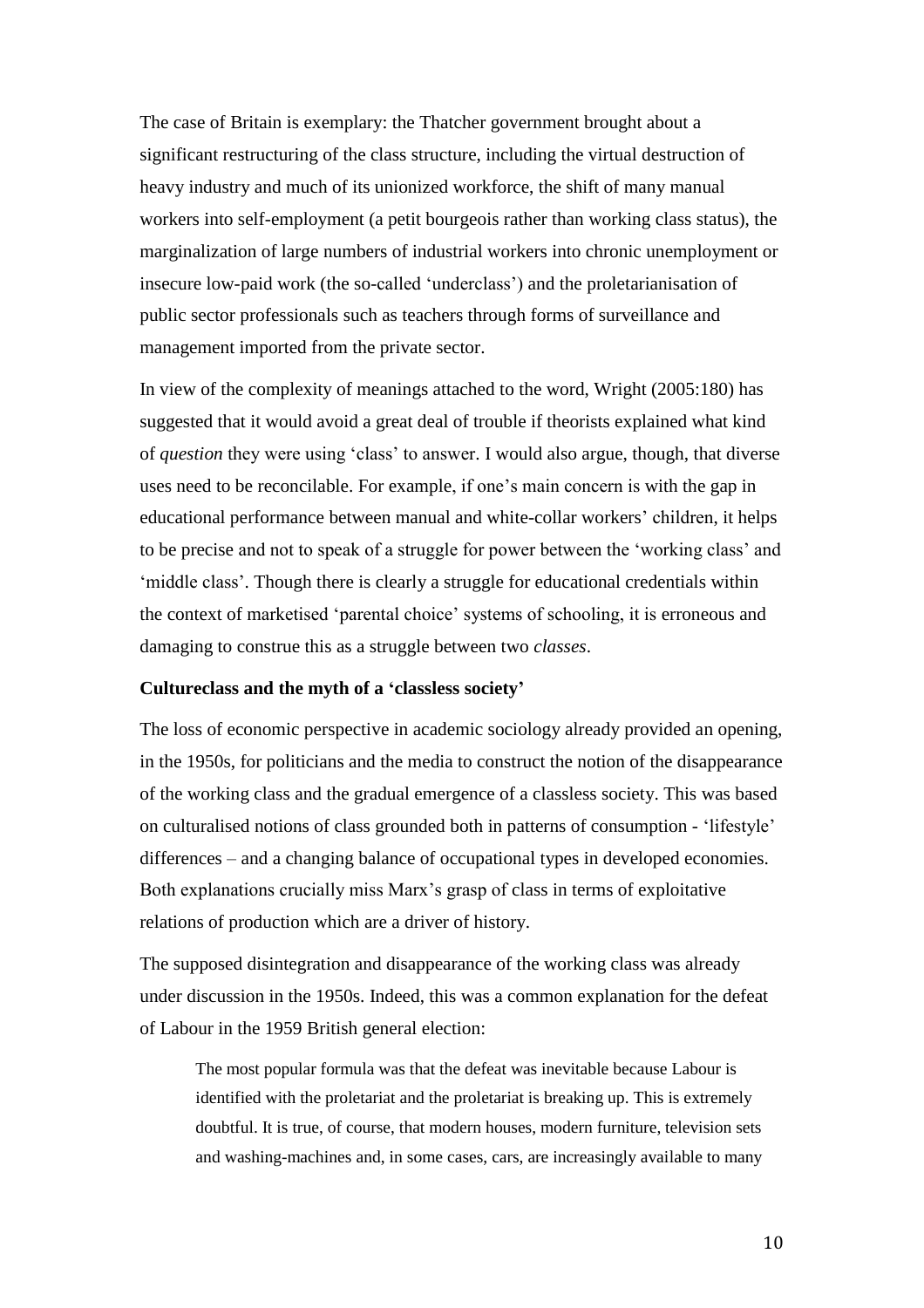wage-earners. But what is meant by calling this process 'deproletarianization', as the *Economist* has done? (Williams 1965: 355)

Westergaard and Resler, in their classic study *Class in a Capitalist Society* (1975), point out that a small improvement in workers' living standards, as well as a marginal reduction in income differentials, was already leading social commentators in the 1950s and early 1960s to suggest we were moving into a period of 'post-capitalism' (ibid: 31). They demonstrate how unfounded this was by calculating income inequality at the end of the 1950s: the richest 1 percent of the population were receiving, after tax, as much income as the poorest 30 percent.

However, the declarations of the end of class reached a peak among right-wing neoliberal apologists and (often formerly left-wing) postmodernists precisely in the period when capitalism's attack on workers' living standards was becoming most acute. In David Harvey's words:

Progressives of all stripes seem to have caved in to neoliberal thinking since it is one of the primary fictions of neoliberalism that class is a fictional category that exists only in the imagination of socialists and crypto-communists. (Harvey 2005:202; see also Harvey 1993)

Skeggs makes a similar point about the neglect of class by many feminist academics:

It may not be recognized as a problem for those who have the privilege to ignore it. (Skeggs 1997:6)

Although the concentration of workers into factories created important conditions for class action, much confusion arises from the spurious equation of capitalist exploitation with heavy industry. As Eagleton reminds us:

In Marx's own time, the largest group of wage labourers was not the industrial working class but domestic servants, most of whom were female. The working class, then, is not always male, brawny and handy with a sledgehammer...

Marx himself did not consider that you had to engage in manual labour to count as working class. In Capital, for example, he ranks commercial workers on the same level as industrial ones. (Eagleton 2011: 169-171)

The intensity of work and the oppressive nature of work discipline in call centres is arguably worse than on the car factory production line, because at least in the car plant you can have your mind on something else.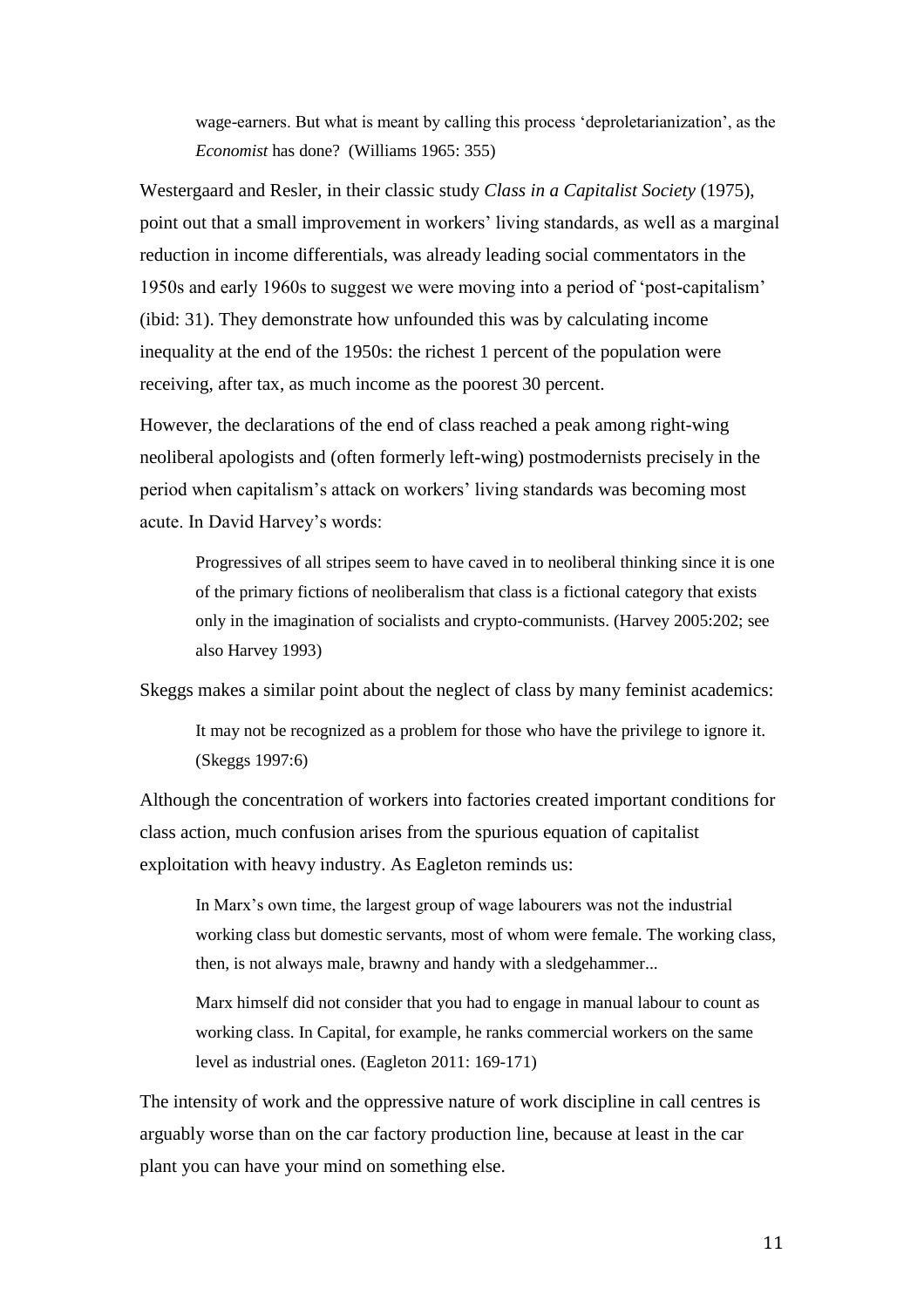Many economic and cultural changes have occurred in the transition from industrial to 'late' or 'postmodern' capitalism, but the essential nature of capitalist relations of production remains. This does not depend on the heaviness of the product or production process. Nor is the argument diminished by the postmodern emphasis on 'surface'; capitalism extracted profits from workers who painted flowers on crockery in the 19<sup>th</sup> Century, and equally exploits those who produce images on computer screens in the 21st. Capitalism is promiscuous in the ways it can extract profit – in the production of solid objects, surfaces, energy or ideas. Drucker (1994:64) makes a rather basic category error when he concludes that knowledge has replaced both labour and capital and that the 'knowledge society' is 'post-capitalist'.

Though the myth of 'classlessness' is no longer strong in educational sociology, its logic is often sustained in discussions about globalization, the risk society, educational choice, the knowledge society, and so on, which make only marginal reference to class divisions, as well as in many of the assumptions about 'middle class' (see below). It has also become normal, unlike the 1960s-80s, for educational theorists to discuss curriculum and pedagogy without mentioning class.

The slipperiness of the 'class' concept is evident in many claims that class is an archaic concept, and many theorists have misread changing work patterns and the (temporary) elimination of absolute poverty in developed countries as the end of capitalist relations per se. The lack of clarity on relations of production as the bedrock of class is evident throughout.

#### **Bourdieu, 'cultural capital' and habitus**

Given his extensive influence on recent sociology of education, it is pertinent to consider the class analysis underpinning the work of Pierre Bourdieu. Much of his work can be summed up as an attempt to move beyond what he sees as the 'onedimensional' nature of Marxism's emphasis on the economic by looking at how it connects with other aspects of our life or 'cultural' activity. A major interest is exploring how power and advantage are exercised through various other kinds of assets beyond economic ones; his explanation is in terms of various other 'capitals' such as cultural, social, linguistic, educational and symbolic.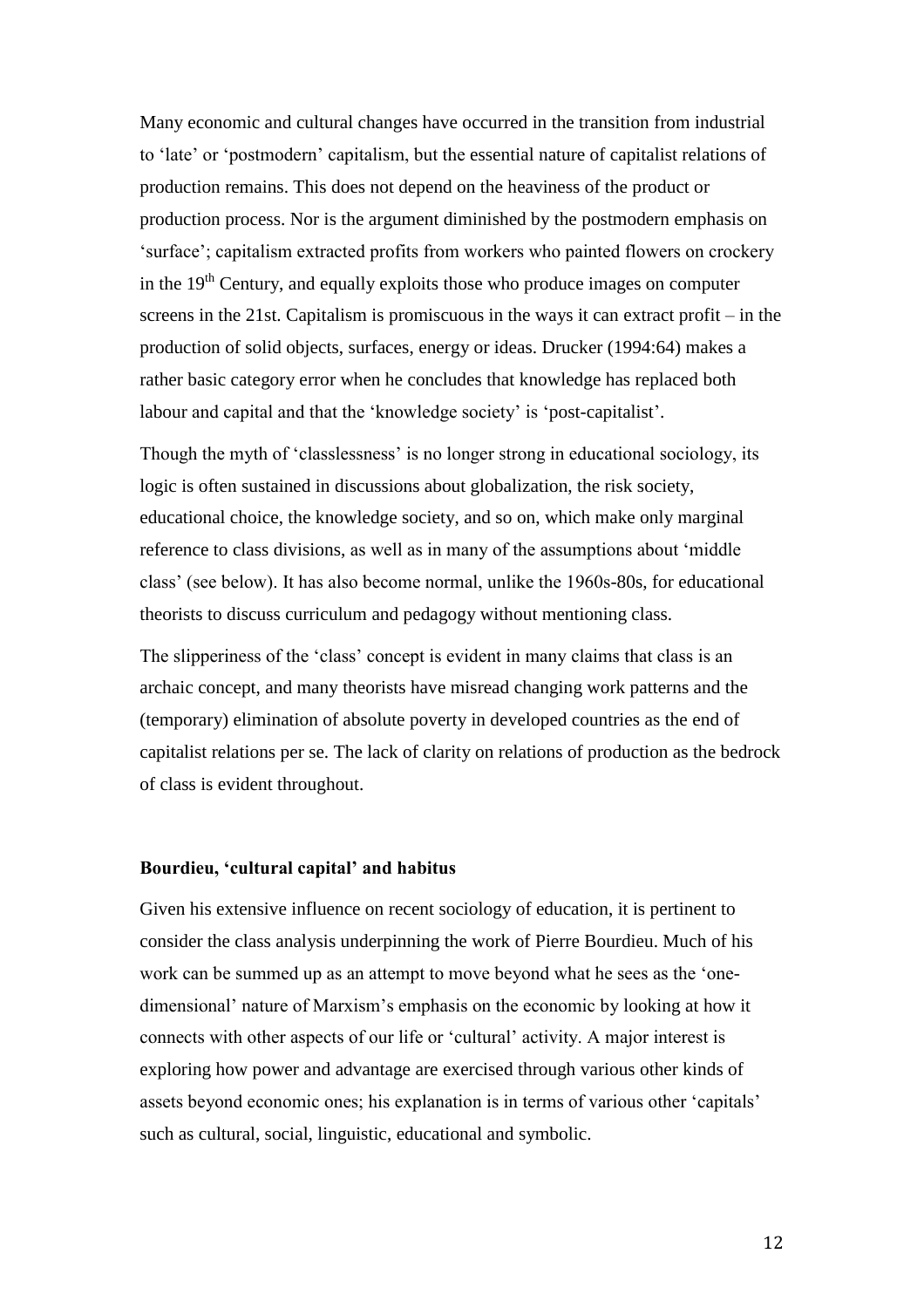His concept of 'cultural capital' has been particularly influential in explaining some of the ways in which the education system reproduces class divisions. Basically, the concept is that elites can turn the institutional and public recognition of their cultural interests into an economic asset. Thus, to give a crude example, compared with a pupil who plays bass guitar, a pupil who is learning the cello might well be regarded by teachers as more intelligent, placed in higher ability groups, and ultimately proceed to better paid employment.

Unfortunately Bourdieu seems to put the power of economic and cultural capitals in contemporary society on a par with each other. We see this at its most graphic in *Distinction* (Bourdieu 1984a:128), including diagrams in which the vertical axis represents power and superiority (the highest-ranking groups appearing at the top) and the horizontal axis represents (on one side) those with a greater amount of economic capital and (on the other) those with more cultural capital. Bourdieu's explanation is that individuals owe their position within social space to an aggregate of economic and cultural capital; some members of the ruling class are there because of the wealth they deploy in the production process, and others because of cultural assets including education and qualifications. Bourdieu claims to locate occupational groups on the vertical axis by calculating the total of their capitals, though it is unclear what 'quantity' of cultural capital might equate with £500,000 of economic capital, for example.

Various objections can be raised against Bourdieu's model:

- 1) Although capitalists might rely for their legitimacy on lawyers, musicians, professors and newspaper editors, these cultural legitimators would not survive without the processes of material production and the power of the capitalist class.
- 2) The production and circulation of dominant ideologies operates within the broad constraints of capitalism, whereas the reverse does not hold true.
- 3) The owners of 'economic capital' invariably buy education for their children to ensure that they also acquire 'cultural capital'. Similarly, it is more difficult to acquire the highest level of educational qualifications, to enter the highest status professionals, etc. without a certain amount of economic capital. Money is crucial in both cases.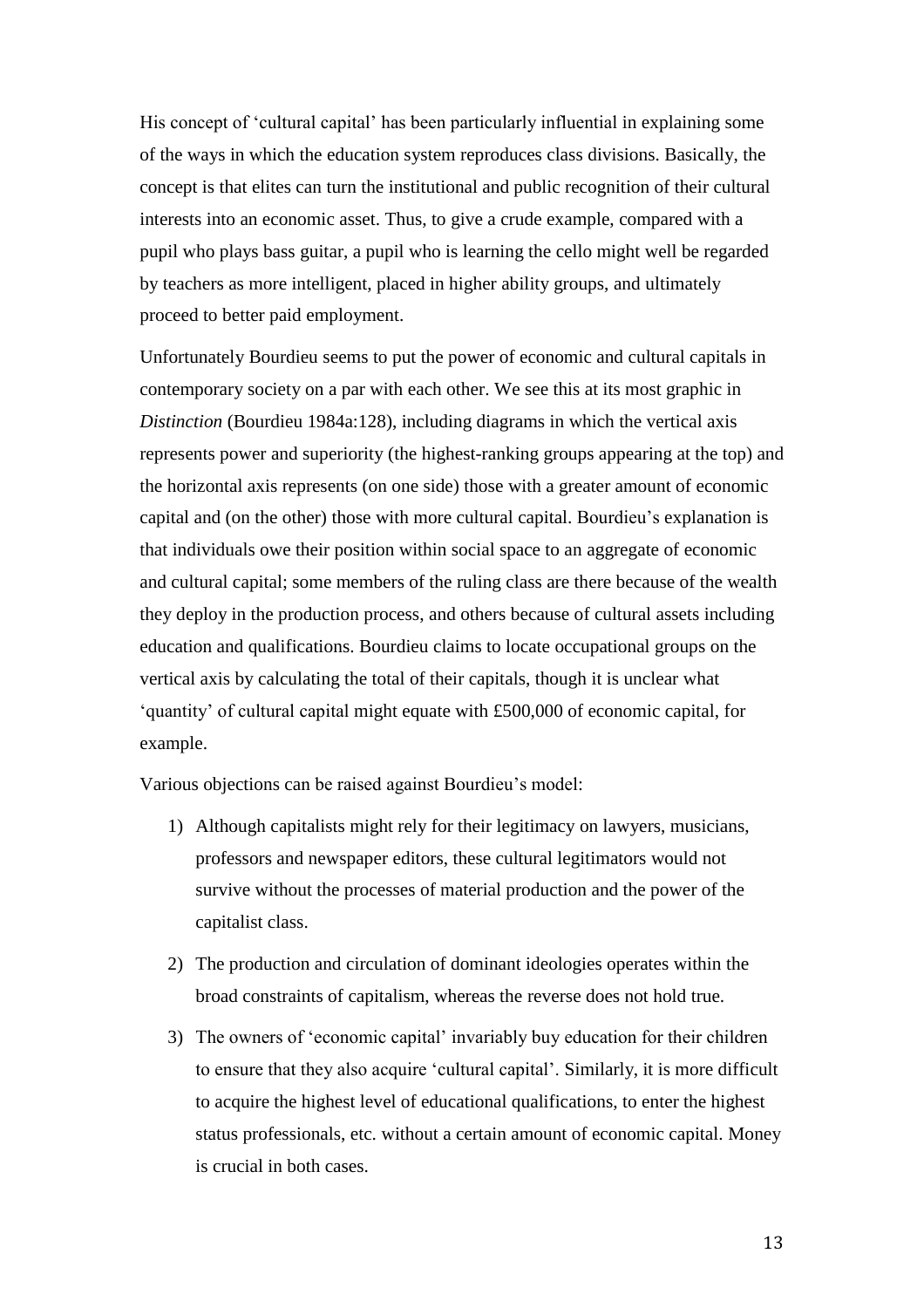- 4) Those located at the bottom of the social scale are there because they possess neither 'economic capital' nor 'cultural capital'; they don't divide into two fractions.
- 5) Many individuals with very high levels of cultural capital poets and pianists for example – have minimal power over the rest of the population and certainly do not exploit them. The same cannot be said of the top 100 chief executives.

Bourdieu uses 'capital' in a different sense than Marx, to mean simply property, income or sometimes even expenditure, and his alignment of individuals and occupations on the vertical access is essentially about social standing. Distinction is a highly sophisticated discussion of the relationships between taste or lifestyle and social standing, circling around issues outlined by Weber: 'Status honour is normally expressed by the fact that above all else a specific style of life can be expected from those who wish to belong to the circle' (cited Weininger 2002:121). This is fundamentally different from the Marxist conception of class.

Bourdieu's division of the population into classes is messy, to say the least. He speaks broadly of three classes which include various 'fractions'. His 'dominant' or 'upper' classes include secondary school teachers alongside industrial and commercial employers; his 'middle classes' include primary teachers and technicians alongside craftsmen and small shopkeepers. (1984a:526). Within 'middle classes' he includes a fraction which he oddly calls the 'new petite bourgeoisie', an eclectic mix of 'junior commercial executives, the medical and social services, secretaries, and the various cultural intermediaries' (1984a:14); indeed one of his illustrations of the tastes and attitudes of a member of this group is the case study of a nurse living on a shoe-string with her daughter in a two-room flat. In the original French, he uses the term 'petit bourgeois' which misleadingly suggests that white-collar and professional employees are like small shopkeepers and self-employed tradesmen.

The metaphor of multiple capitals beyond the economic has brought important insights into the complexities of how power is exercised, by focusing on the concept of assets which facilitate different kinds of productive activity and bring returns, but we should beware of reading too close an equivalence between them. In some texts, Bourdieu asserts that these other capitals are indeed subordinate to the economic: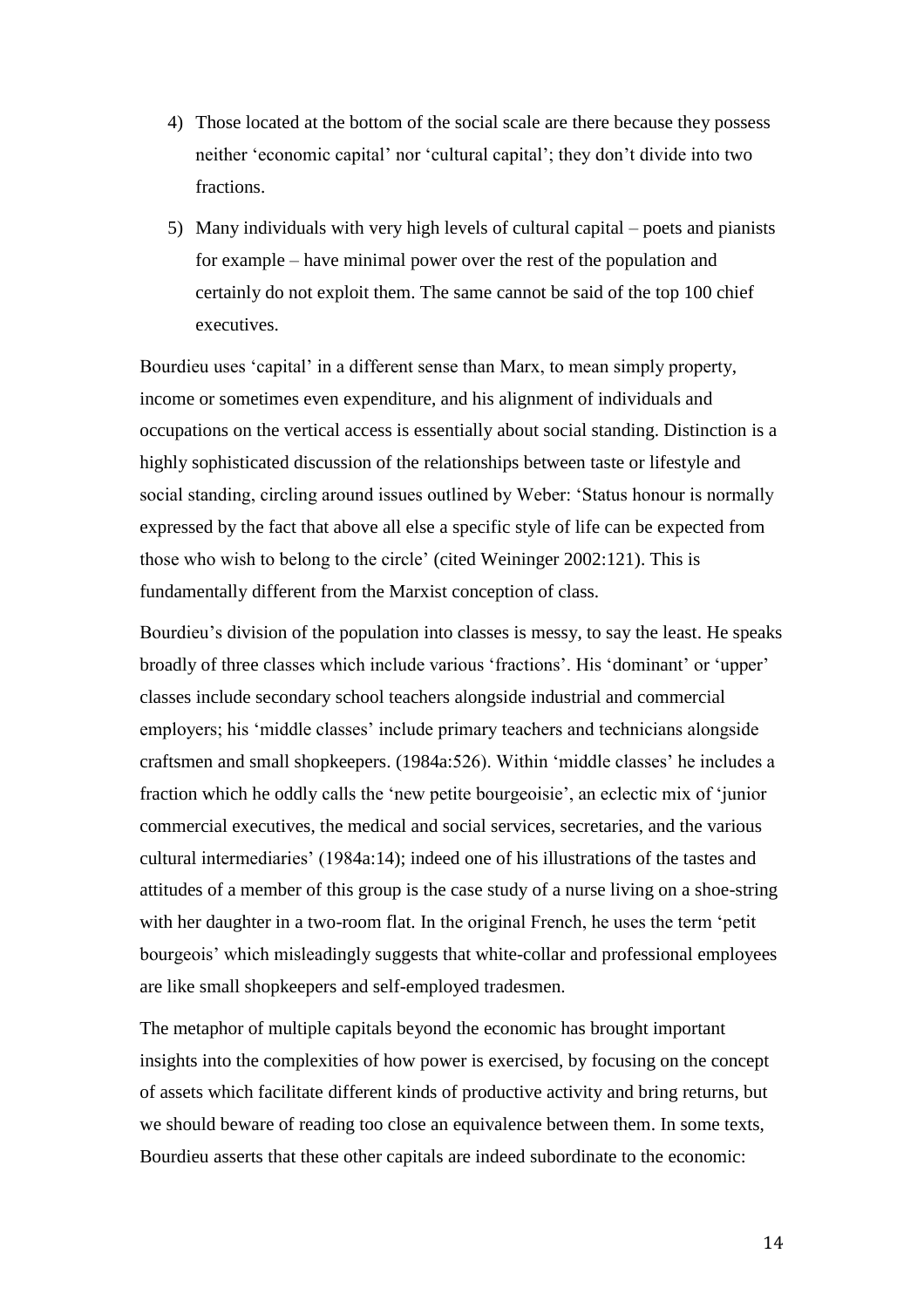The economic field tends to impose its structure on other fields. (Bourdieu 1984b: 230)

In reality, the social space is a multi-dimensional space, an open set of relatively autonomous fields, fields which are more or less strongly and directly subordinate, in their functioning and their transformation, to the field of economic production. (ibid: 245)

On this basis, then, it becomes possible for Marxists to draw selectively and critically on Bourdieu's extensive explorations of social power. His concept of *habitus*, for example, focuses our attention on the ways in which social positions can lead to unconscious attitudes and behaviours which leave unjust social relationships unchallenged. This is clearly one of the ways in which the power structure of capitalism is maintained or reproduced, and pertinent to a discussion of educational aspirations:

Closer to a class unconscious than to a 'class consciousness' in the Marxist sense, the sense of the position one occupies in the social space (what Goffman calls the 'sense of one's place') is the practical mastery of the social structure as a whole…They incline agents to accept the social world as it is, to take it for granted, rather than to rebel against it… The sense of one's place, as the sense of what one can or cannot 'allow oneself', implies a tacit acceptance of one's position, a sense of limits ('that's not meant for us'). (1984b:235)

An overemphasis on the unconscious nature of *habitus* can, however, lead to a new fatalism:

As many commentators have observed, his emphasis on the adaptation of the habitus to actors' circumstances exaggerates actors' compliance with their position. (Sayer 2005:23)

Modifying this notion of habitus so as to open up possibilities of liberation and resistance, Sayer (ibid: 22-51) argues that we can block or override the dispositions we have been socialized into, that our habitus can be modified, that tensions can arise because we find ourselves pulled in different directions, that we have internal conversations, become conscious, that we listen to other people's arguments and ideas, that we consider the ethics of forms of action, feel our own pain and that of others. He points out that Bourdieu's later research is inconceivable if we believe that human beings are simple 'habitus' conforming to 'habitat' (Sayer 2005:30seq).

15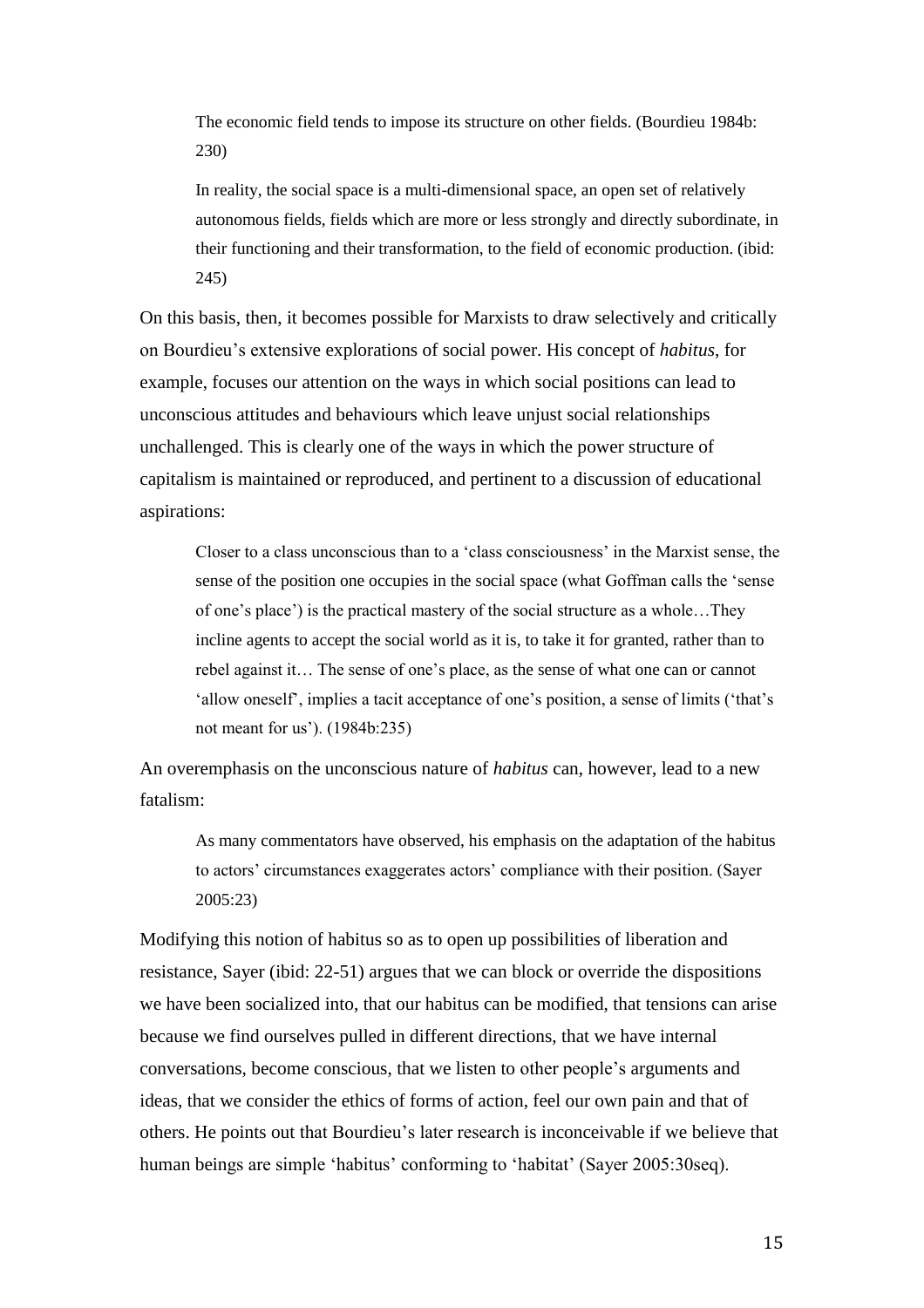It is evident from the interview transcripts presented in Bourdieu et al's *The Weight of the World* that some actors churn through their moral narratives in their internal conversations almost obsessively (Bourdieu et al., 1999). (Sayer 2005:29)

Some of the younger interviewees…seem to have resisted their first habitat from the start. (ibid:34)

Again, this is an important perspective of agency when seeking to understand how young people dis/engage with schooling or make educational choices, and to help some to find a space in which they can succeed 'against the odds'.

# **What is the 'middle class'?**

In the Communist Manifesto, Marx and Engels argue that class structure is simplifying into an opposition between capitalists and workers, placing pressure on other groups:

It [the bourgeoisie] has converted the physician, the lawyer, the priest, the poet, the man of science, into its paid wage-labourers. (1996[1848]:8)

More prosaically:

The lower strata of the middle class – the small tradespeople, shopkeepers, and retired tradesmen generally, the handicraftsmen and peasants – all these sink gradually into the proletariat, partly because their diminutive capital does not suffice for the scale on which Modern Industry is carried on, and is swamped in the competition with the large capitalists, partly because their specialized skill is rendered worthless by new methods of production. (ibid: 13)

As we have seen above, the improving living standards of manual workers in the 1950s and 60s, and subsequently the increasing proportion of white-collar and professional employees in a 'knowledge economy', led some to speak of the death, or embourgeoisement, of the working-class. As the number of white collar jobs and particularly managerial and professional ones increased, contrary to Marx's prediction it was proposed that the middle class was actually growing.

Westergaard and Resler (1975) provide a pointed analysis of how this confusion arises from using occupational position as the criterion:

'Middle class' is often used as an umbrella term of startling elasticity to describe all sections of the population who are not manual workers: from routine grade office labour, increasingly indistinguishable in market position from manual workers, to the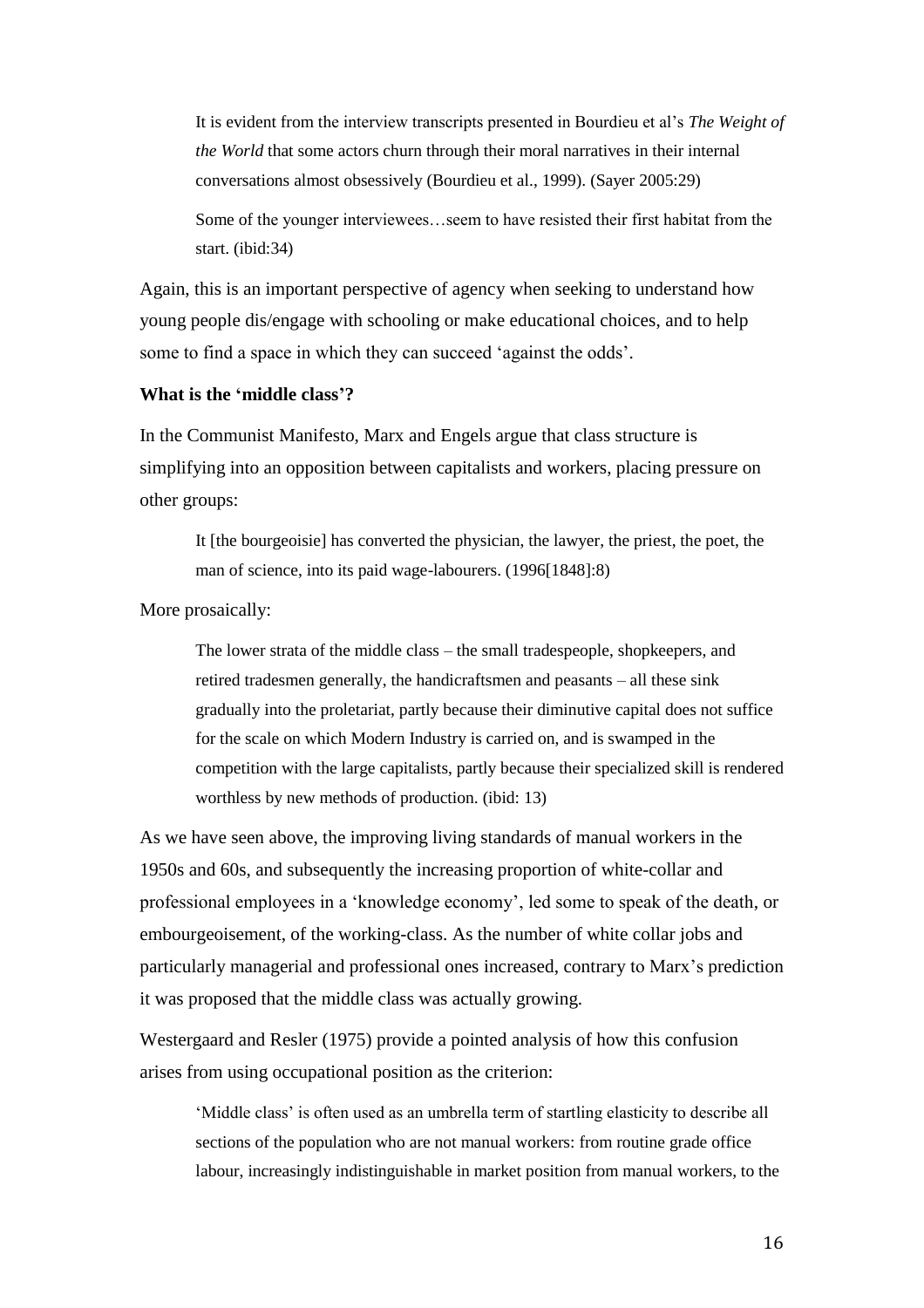very top… In many instances, 'middle class' covers the whole span beyond 'working class' (itself usually conceived as embracing only the mass of manual workers): nonsensically 'middle' between a lower group and a vacuum. The terminology is conservative by implication: partly because the word 'middle' suggests a structure of inequality in which status is the predominant basis of distinction; but above all because the notion entailed of a vacuum above the 'middle' implicitly denies any significant concentration of privilege at the top.

Thus the common language of class covers up the most central feature of class. For it is, as we shall try to show, the concentration of power and property in a very small section of the population on which the whole ramified structure of class inequality turns. For all that late twentieth-century capitalist societies like ours are complex in their detail, they are very simple in that essential respect. (Westergaard and Resler 1975: 29)

In France the preferred term was 'petite bourgeoisie', with Poulantzos, among others, inventing the concept of a 'new petit bourgeoisie' to apply to the rapidly growing number of white-collar and professional employees (see Adams and Sydie 2002:100). Although Poulantzos is careful to call them a 'group' rather than a 'class', the terminology is entirely misleading. There is a fundamental error in classifying whitecollar employees, whether working in the private or public sector, as 'petit bourgeois', and therefore merging them with independent shopkeepers or self-employed plumbers. In English-speaking countries, this translated as 'new middle class', and was equally misleading though less obvious.

The difficulties with this model emerge as soon as one begins to ask where this 'middle class' fit in terms of Marx's class model. Stephen Ball's fine book on education and the 'middle class' (2003) manages to avoid this question until the appendix, where they are defined as a 'service class' which is actually a 'class of employees'. So far, his summary coincides with a marxist model. However he then describes them as more advantaged than other workers because they have 'pension rights, increments, employment rights and career opportunities' and 'some degree of professional autonomy', but adds that both kinds of relative advantage are under threat (ibid:181). Beyond this, his sample all had some form of higher education and were home-owners. This seems a tenuous basis on which to establish them objectively as a separate 'class'. After all, many manual workers have to exercise a degree of autonomy at work; most public sector manual workers pay into pension schemes as

17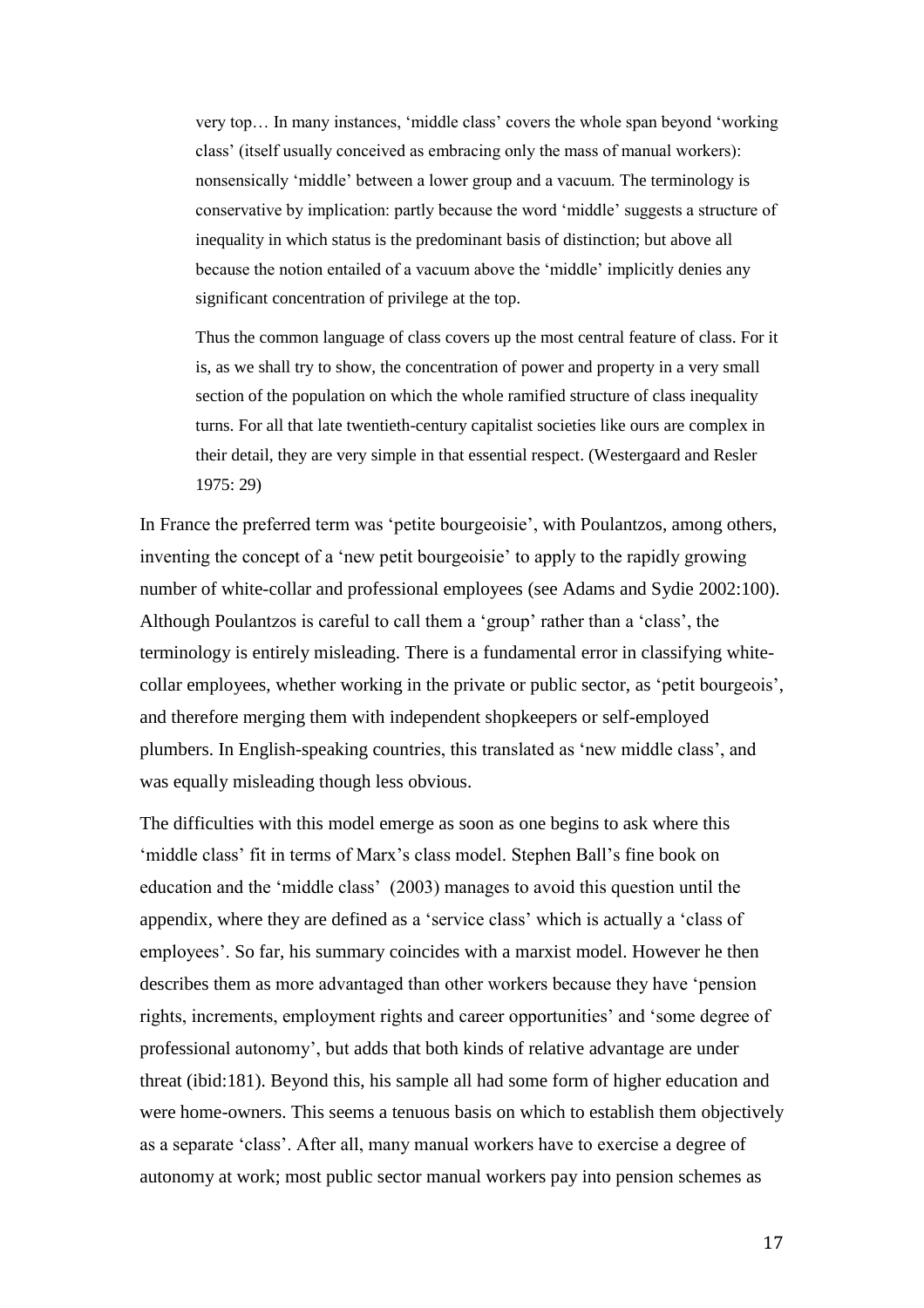many private sector manual workers did until some employers notoriously looted the funds; and home ownership is scarcely a 'middle class' preserve, particularly in the recent context of sub-prime mortgages and a lack of public housing. (See also Power et al. 2003:2 for other evidence of the fragility of this concept.)

The considerable emphasis that has been placed on educational ambition as a 'middle class' way of securing advantage over working class children not only overlooks the aspirations of many manual-worker parents to ensure their children enjoy a better life, but also neglects what Barbara Ehrenreich (1989) refers to as a 'fear of falling' on the part of 'middle class' parents. This perspective is indeed highlighted by Ball (2006), where the riskiness of school choice, the uncertainty of the knowledge available even to those with greater cultural and social capital, the high level of anxiety, a clinging to traditionalist curricula and disciplinary regimes which they believe lead to academic success, emerge strongly. Ball relates this to the notion of a risk-society:

The extent of parents' ethical and social responsibility today… is historically unprecedented… The contemporary family is under a pressure to educate. (Beck-Gernsheim, 1996:143)

But significantly capitalism and the ruling class are absent from this argument, or at best remain implicit. Instead of analysing the way in which neoliberal capitalism is reshaping education through accountability regimes and education markets, there is a displacement of blame from capitalism onto a 'middle class' who are castigated for their role in the game of school choice.

It is more appropriate and helpful to frame the cultural desires of the so-called 'middle class' in terms of the pressures felt by these better educated employees to protect their children's future. It is not a struggle for resources at the expense of the less well educated, nor, in most cases, a matter of avarice or unbridled ambition for their offspring (though this is also common!). We need to understand the phenomenon in terms of the different responses sought and possible, within a 'high stakes' accountability system of schooling designed to serve the national economy; relatively successful 'middle class' children may enjoy opportunities unavailable to others but they are victims too as education becomes more pressured, instrumental and alienating.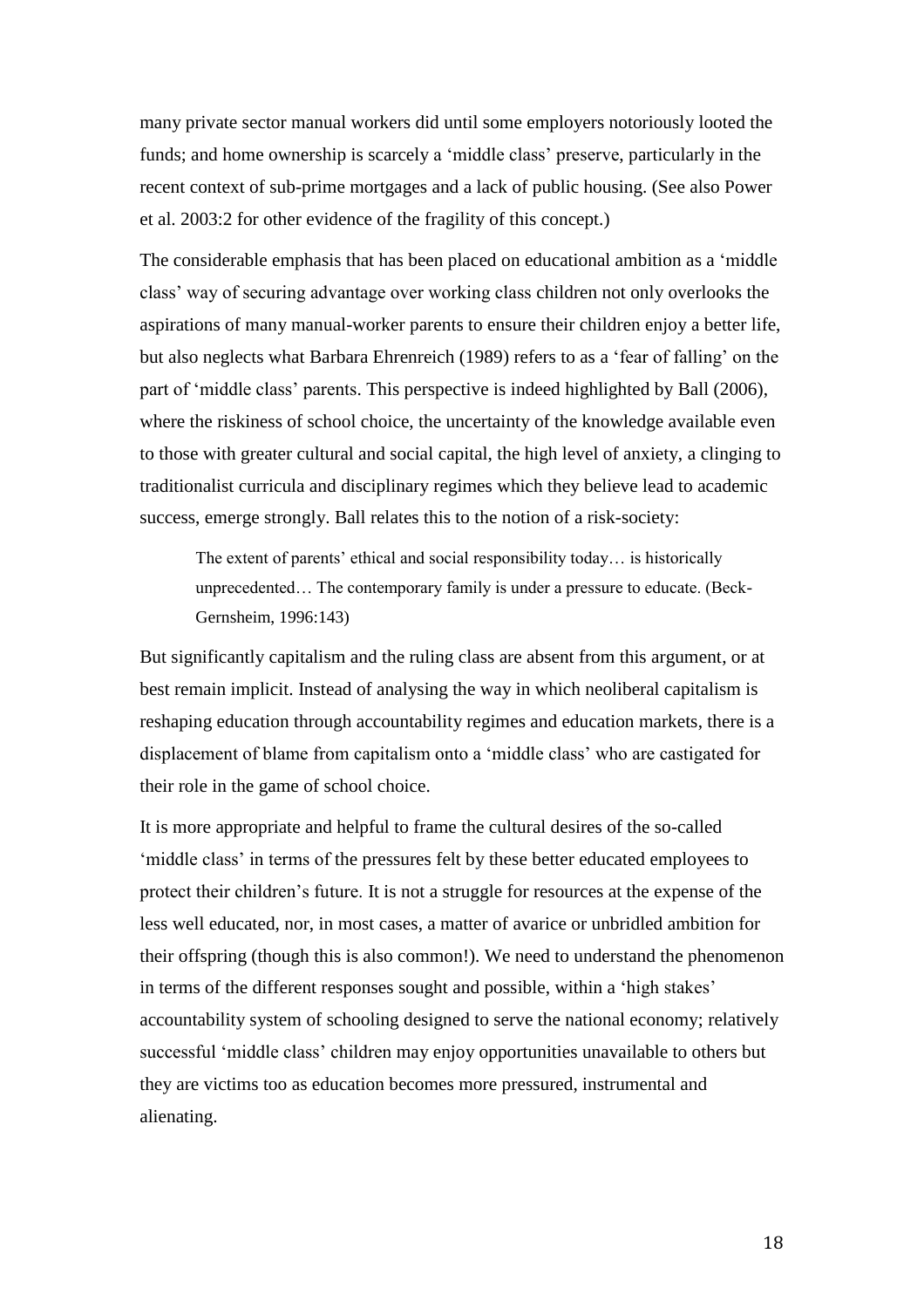The notion of 'greater autonomy' in middle-class jobs is a dubious boundary marker separating 'middle' from working class within a capitalist economy:

The shift from bureaucratic to flexible paradigms of organizational efficiency (Atkinson 1985) does not necessarily mean that workers are being given greater opportunities to use their initiative and creative skills. The primary concern of employers is rarely the release of the creative energies of the workforce but how to maintain managerial control in flatter, leaner, and more flexible organizations. The inculcation of corporate mission statements, teamwork techniques, and staff appraisal schemes tied to remuneration are all ways of controlling the workforce (Rose 1999).

The power shift in the direction of knowledge workers has been greatly exaggerated. Most 'knowledge' workers are only able to capitalize on their knowledge within employment… While employees are free to change employers, they are not free from the need to make a living in a wage economy. (Brown 2006: 388)

We cannot make much progress in understanding the current changes in education, or the 'knowledge economy' discourse, without understanding the centrality of labourpower to profit-making (see Allman et al 2000). For Marx, labour power – the deployment of workers' time and skills and willingness to work – is purchased by capitalists just like any other commodity, but the peculiar features of this commodity is its capacity to produce more than it costs to buy – hence 'surplus value'. The average value of workers under capitalism relates to the (input) cost of maintaining and reproducing them but this says nothing about the (output) value of what they can produce. One very large group of the so-called 'middle class' are employed, within capitalism, to maintain (e.g. nurses) or reproduce (e.g. teachers) this special commodity of labour-power (ibid: 11). Thus, rather than being a different class, teachers and nurses are both part of the greater working class or proletariat, in Marx's sense, and help to re/produce it.

This clearly creates conflict, as they also see themselves as caring for and forming human beings. Indeed, it is arguable that they could not do their job effectively for capitalism if they did not see and carry out their work in terms of such inter-human caring and formation. For teachers, the power to shape a new generation of workers involves ethical dilemmas and demands, in class terms as well as those of a shared humanity. It inevitably raises questions of how education can be something more and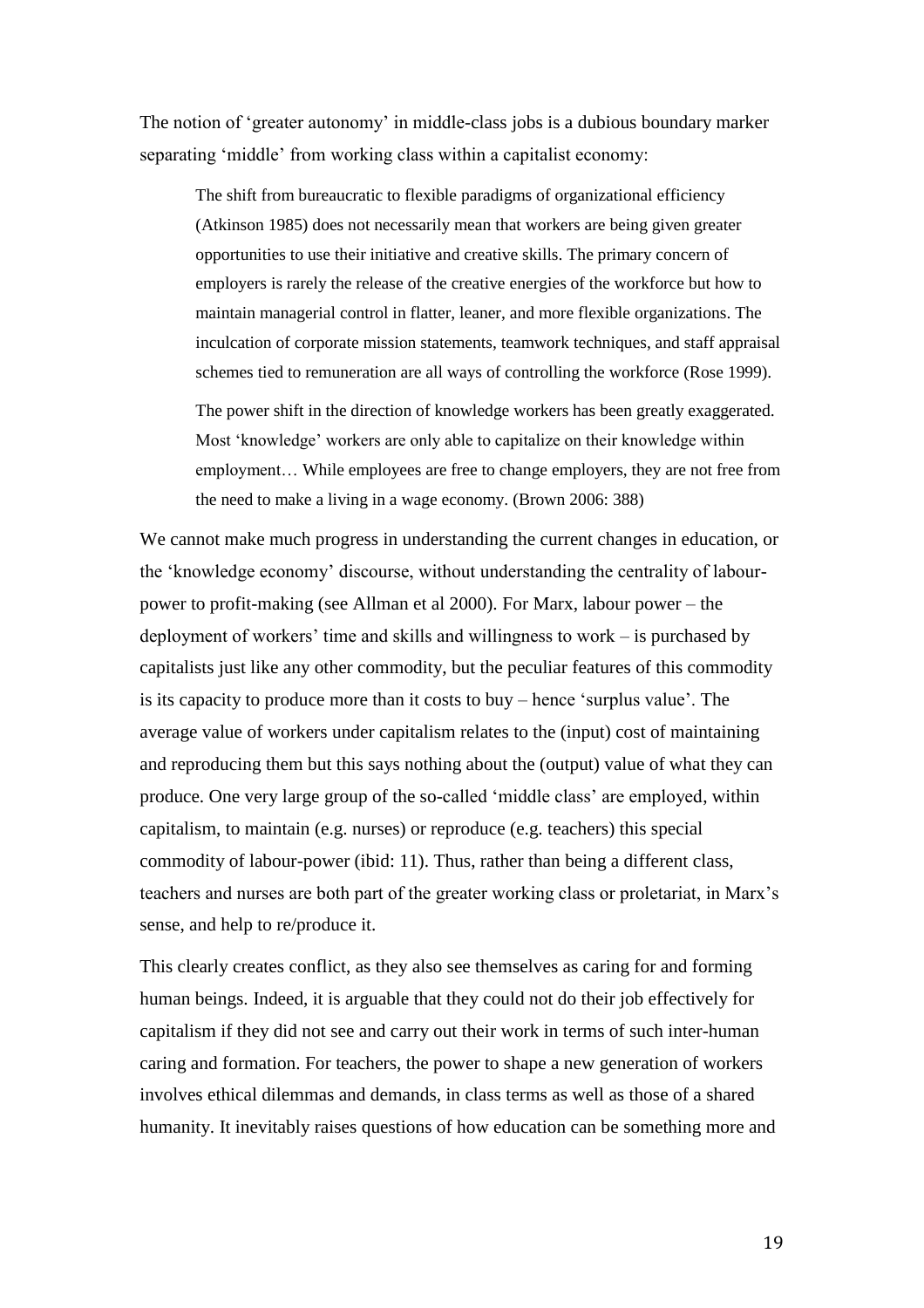other than the production of labour power or human resources. This contradiction is, indeed, at the heart of the long historical struggle for education reform.

For capitalism – and this is something which neoliberal policy strives to intensify – education is about increasing surplus value by gearing learning more exclusively to the needs of capitalist production. Of course, managers and supervisors also operate to intensify the extraction of surplus value from labour-power, through a combination of organizational, motivational and (in a limited sense) educational activity. Not all are well paid or indeed have a high degree of autonomy in how to organize the workplace or carry out their work. However, though largely contracted in the same way as other workers, it is almost impossible for them to become part of a working class in struggle. Nor is there the same kind of tension in their role as for medical and education workers. At the same time, it is difficult for them, by themselves, to form a separate 'middle class' in any political sense.

This does not diminish the value of Ball, Reay, Power, Whitty and others in studying how parents in professional occupations are better able to ensure their children's educational success through deploying 'social' and 'cultural capital', but it does question the validity of narrating them as a separate *class* engaged in a struggle against a 'working class' of manual and routine white-collar workers.

The development and practice of middle class-ness increasingly appears as a cultural project and discursive construction without a viable economic foundation; as soon as we ask how particular groups of employees relate to capitalism, we begin to see the recent strikes against public service cuts and the loss of pension rights by British civil servants and teachers not as the result of middle class selfishness but the valid resistance of a section of the proletariat, in Marx's sense.

This is not to suggest that all white-collar professionals form part of the working class; there clearly exist newspaper editors who go horse-riding with prime ministers; doctors who become owners of old people's homes; and high-ranking civil servants who float through revolving doors to be executives of private-sector companies with lucrative government contracts. But these elite individuals, however powerful and well connected, scarcely constitute a class with interests separate from capitalists, and as they move upwards in wealth and status, possibilities are opened for them to acquire substantial shares and executive status, transforming into capitalists. To the

20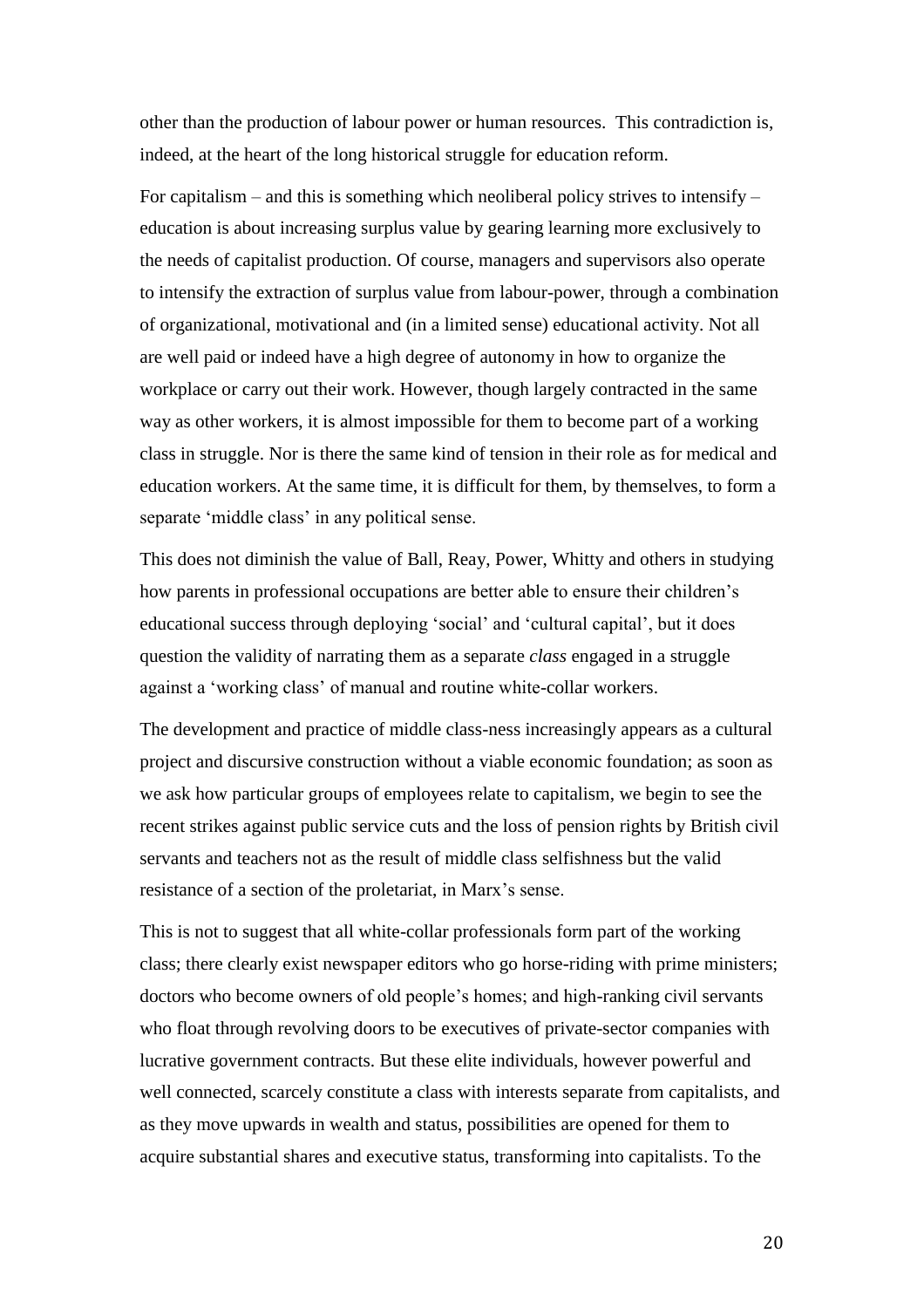extent that they have a coherent identity, they can no more aspire to a separate destiny than the priestly caste of pre-capitalist societies. They should on no account be confused with the third of the population which Stephen Ball (2003:5) loosely classifies as a middle class, nor is it helpful when academic papers fail to make it clear whether the interviewees quoted are top civil servants or low-paid staff in the local benefits office.

# **'Chavs': the politics of class contempt**

While educational sociology displaces and castigates one large group of workers as a 'privileged middle class', politicians, the media and a shadier kind of academic cast another large section into hell as the so-called Underclass. There is a particular venom in the way those pauperized by de-industrialisation have been blamed for their own suffering. Those struggling to survive in regions where there is no work to be had are blamed for a 'lack of aspirations' and a 'culture of poverty'. Though poverty clearly does have cultural manifestations, it only suits the rich to turn the relationship upside down and see culture as cause not effect.

This is clearly a crucial issue for educators and educational sociologists who struggle to explain the poor educational outcomes of the majority of young people growing up in poverty, including the tendency for the attainment gap to grow even larger during their teenage years.

In 1989, after years of Thatcherism, the Sunday Times invited Charles Murray, who had popularized the 'underclass' concept in the United States, to visit two of Britain's poorest council estates. Predictably, he pointed to 'drugs, crime, illegitimacy, drop out from the job market, drop out from school, casual violence' (Murray 1990-2-3) as the cause of poverty. This found its way into Blairite discourse in more hybrid forms (Levitas 2005) before enjoying a crescendo during David Cameron's bid for power. Owen Jones' book *Chavs: the demonization of the working class* describes dramatically and with carefully referenced evidence how an ideological class war accompanied the economic one.

With the help of Tory briefings, newspapers left their readers in no doubt as to what Cameron was getting at. 'David Cameron tells the fat and the poor: take responsibility', as the Times put it… (Jones 2011:74)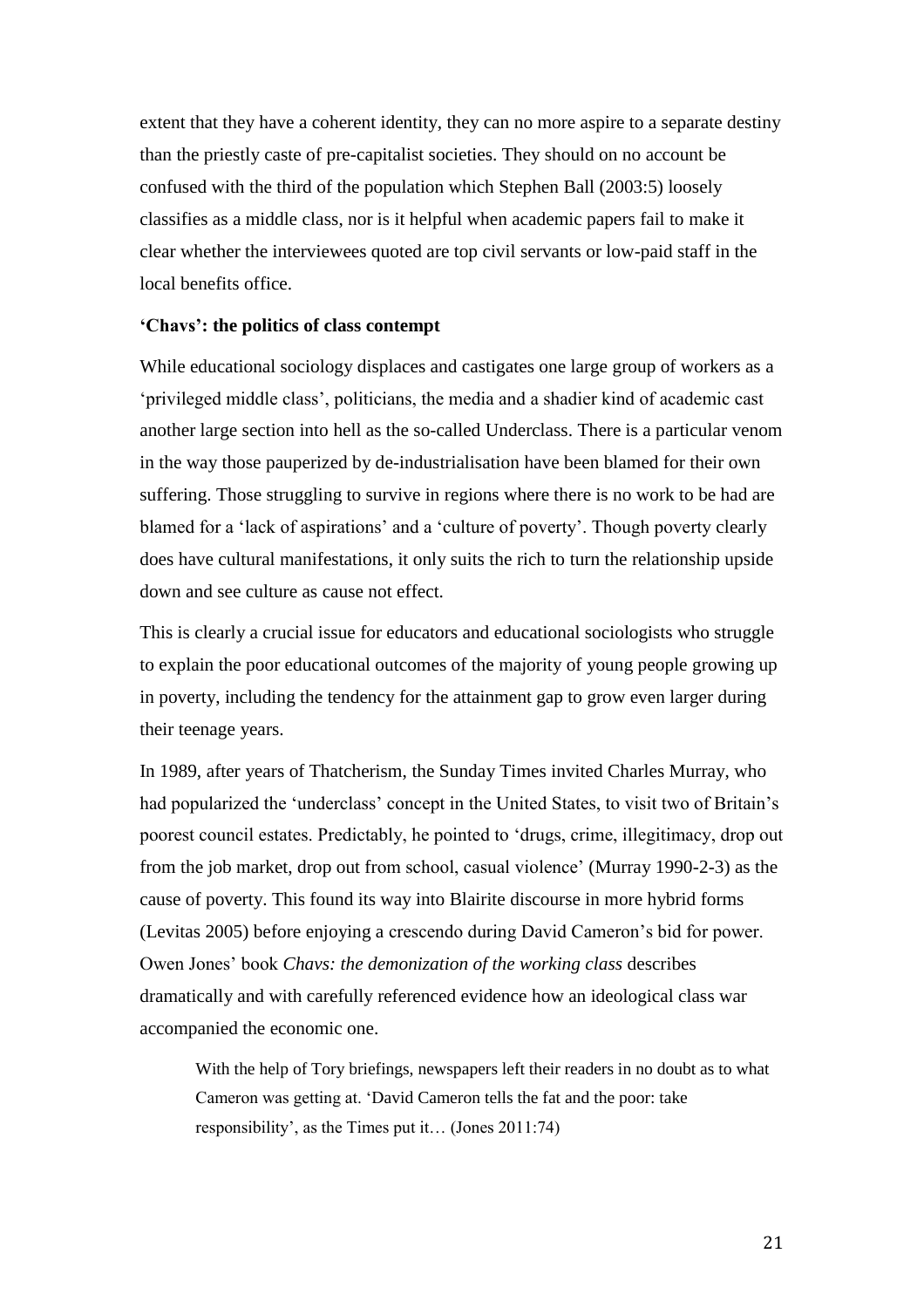Cameron became prime minister accompanied by a chorus of media denigration against 'benefit scroungers', unmarried mothers, young men who were making 'lifestyle' decisions not to work, and naturally the riots of 2011 were blamed on bad parenting, absent fathers, criminality, idleness, immorality and greed.

The chav caricature is set to be at the heart of British politics in the years ahead. After the 2010 general election, a Conservative-led government dominated by millionnaires took office with an aggressive programme of cuts, unparalleled since the early 1920s. The global economic crisis that began in 2007 may have been triggered by the greed and incompetence of a wealthy banking elite, yet it was working-class people who were – and are – expected to pay the price. But any attempt to shred the welfare state is fraught with political difficulties, and so the government swiftly resorted to blaming its users. (Jones 2011:11)

This is part of a longer process whereby:

Class is being increasingly defined as a moral cultural property of the person, related to their attitudes and practices (not named and known directly as class)… the shift from class as an economic categorization to one based on cultural practices. (Skeggs 2005:50)

The working class are positioned as stuck, with nothing to offer culturally except as an indication of the difference between the civilized and the uncivilized. Their difference is marked through cultural-moral value, through scrounging, being yobs and breeding too much. (ibid:57)

Robert MacDonald's research focuses on the experience of young people in Teesside, previously a thriving centre of shipbuilding, steel and chemical industries. In 1974, 55 per cent of Teesside's 16-year-olds left school for employment, but in 1994 only 4 per cent got jobs (MacDonald 1997: 21). As in the nineteenth century, those left behind are stigmatized as 'irresponsible, welfare-draining' single mothers and 'feckless' young men (p19). They are blamed for lack of effort and aspiration, yet according to official figures only one in three youth trainees find employment afterwards (p190). MacDonald's painstaking research demonstrates that, rather than a separate underclass, they are predominantly workers alternating between poorly paid insecure work and unemployment (p188). His interviews with over 300 young people in this situation show that, despite Murray's 'culture of poverty' thesis, they continue to want to work and to enjoy a stable family life.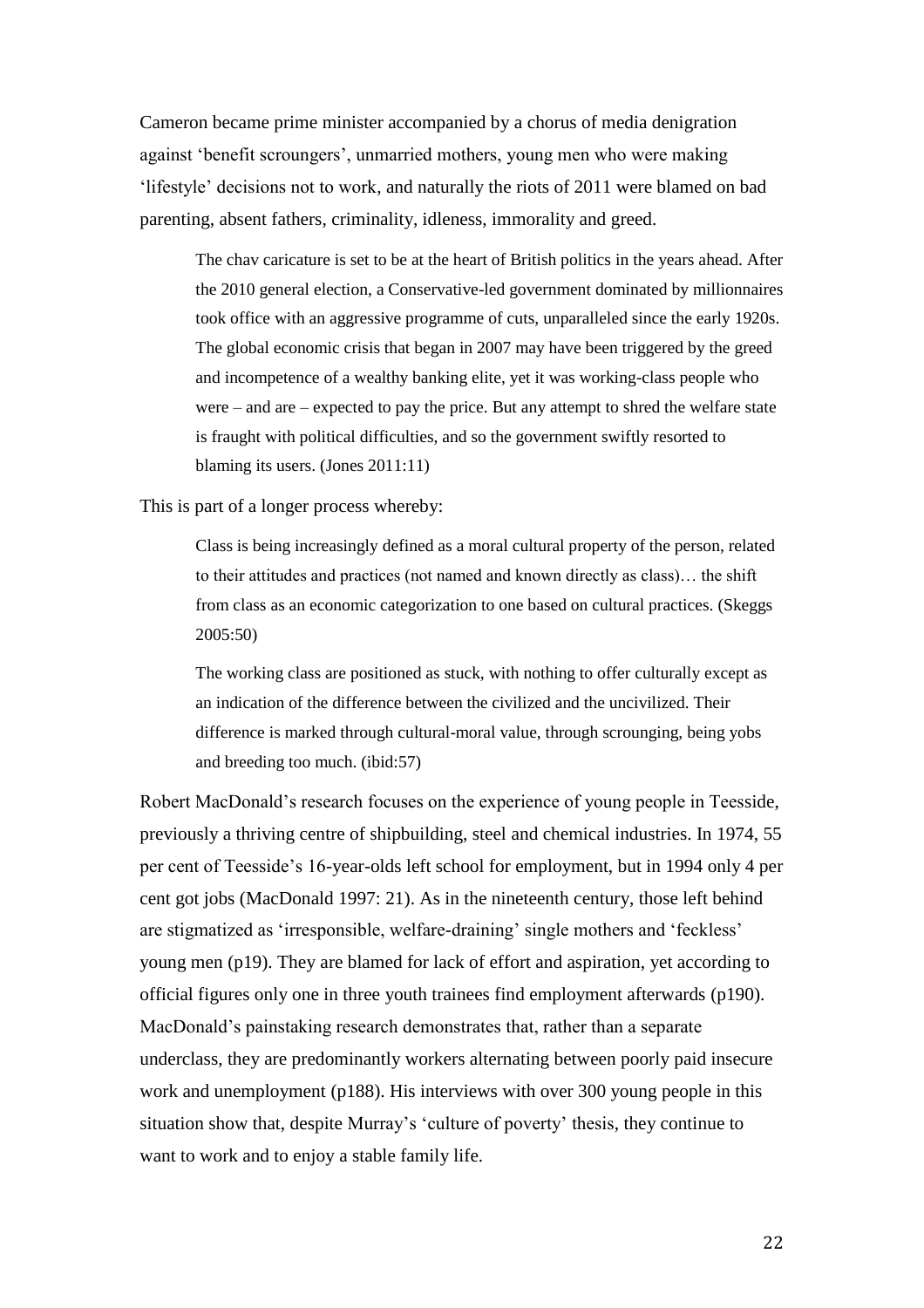Even so, economic hardship has a cultural effect which impacts on education. Simon Charlesworth's (2000) study of former coal and steel districts of South Yorkshire shows this clearly, as he interviews those left behind after their industries were destroyed. He demonstrates the impact of deindustrialization as a loss of collective identity and mutuality, a sense of shame and an enduring sense of futility as training schemes fail to lead to work. These are the cultural effects of enduring marginalization, and politically incapacitating, but to call them a 'culture of poverty' would deflect from the need for economic reorganisation to provide socially valuable work.

The difference this makes in terms of education is fundamental. At one extreme, Ruby Payne's notorious teacher development program in the USA emphasises gearing teaching to her moralistic and derogatory stereotype of 'the poor' – people who supposedly 'know how to get guns', raid supermarket garbage bins for outdated food, have common law marriages (as if others didn't?), view jail as an ordinary part of live, and live in disorganized, noisy and violent homes (Payne 2005, summary by Dudley-Marling 2007:3). On the other, we see teachers who struggle to counter the sense of shame and futility in young people, and school cultures which are actively constructed round recognition and respect, whether through the curriculum and pedagogy, school ethos or community links (Wrigley 2000; Wrigley et al. 2012).

### **Education, class and culture**

There is an enormous amount of culture in the workings of class, even within a Marxist perspective. Although the very fact of being forced to sell your labour power provides the starting point of your class status, this is no culture-free 'in itself' abstraction but a contract which is situated in time and space, and involves particular skills and attitudes which are the outcome of a particular cultural inheritance. From there to the point when a class become sufficiently 'for itself' to achieve revolutionary change – which again cannot be conceived except within a particular cultural as well as economic conjuncture – there is the complex and messy interweaving of class identification, disidentification and misidentification; consciousness and unconsciousness; habitus and reflection; lived experience on a day-to-day basis and through crises; collusion and resistance; struggles for short and long term goals; ethics and aesthetics; ideology and theory; structure and reproduction. To argue that these are thoroughly cultural is not to deny the centrality of economy and class relations.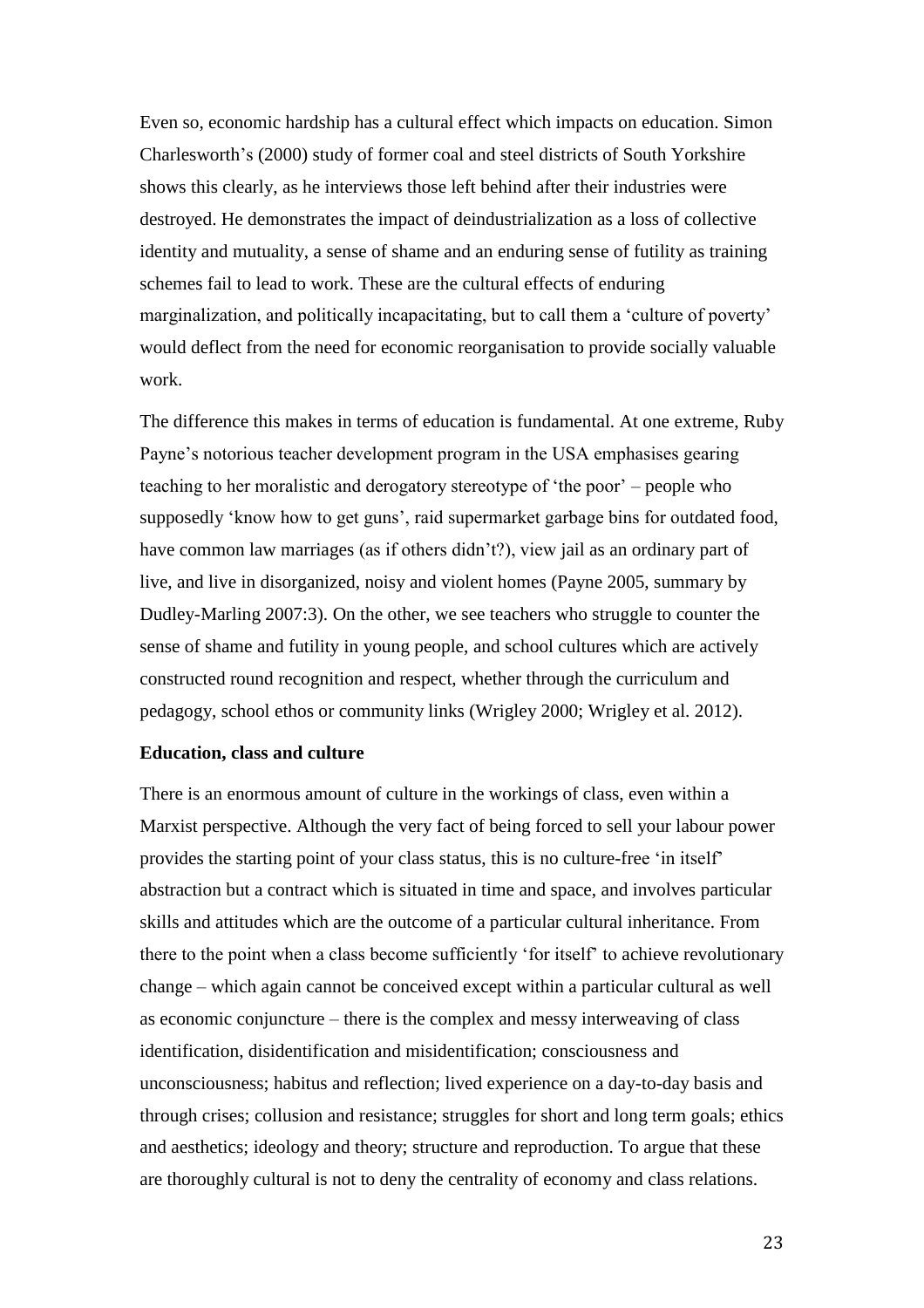Within the field of education, questions of 'reproduction' are certainly important; there is an extremely strong correlation between poverty and poor qualifications, and also significant relationship between qualification levels and whether your parents are manual or white-collar workers. This matters, not because of an attainment gap per se between manual workers' and professionals' children but because of the constraints this places on future lives. Underachievement is about large numbers of young people being denied the knowledge and intellectual capacity they need to understand, participate in and change their world.

This is why it is important to be clear about the dangers posed by England's education minister Michael Gove. He is right to be concerned about schooling which does not challenge young people (including those growing up in poverty) to think. Perversely, his solution makes this even harder, since the overloaded curriculum he proposes, without any regard to the age or possible interests of children, can only lead to more rote learning, especially under the pressures of a draconian inspection regime. Gove's proposed curriculum is designed to set schools up for failure and subsequent privatisation. It is not designed to enable them to think about the world they live in.

Critical educators cannot avoid thinking about curriculum partly in terms of class identity and recognition. In many school systems, a standardised curriculum has been imposed which leaves little space for such reflection. There is no point attempting to rebuild a school curriculum based on nostalgia (beer, bingo and brass bands?) Nevertheless, schools do need to create opportunities for their students to engage with their economic and cultural realities in critical but affirmative ways (Gonzalez et al. 2005; Thomson 2006; Zipin 2009).

School culture – ethos as well as curriculum – is also an important issue for socialists, and needs to be related to questions of class, in a Marxist sense. The insistence by government-approved experts over the past twenty years on tight discipline in innercity schools overlooks how this can have a cumulative effect reinforcing the pervasive denigration and stigmatization which these families and young people suffer. When researching my first book *The Power to Learn* (Wrigley 2000), a study of thriving and successful inner-city schools, it became clear that *respect* rather than discipline was the keyword which explained the kind of relationships being fostered.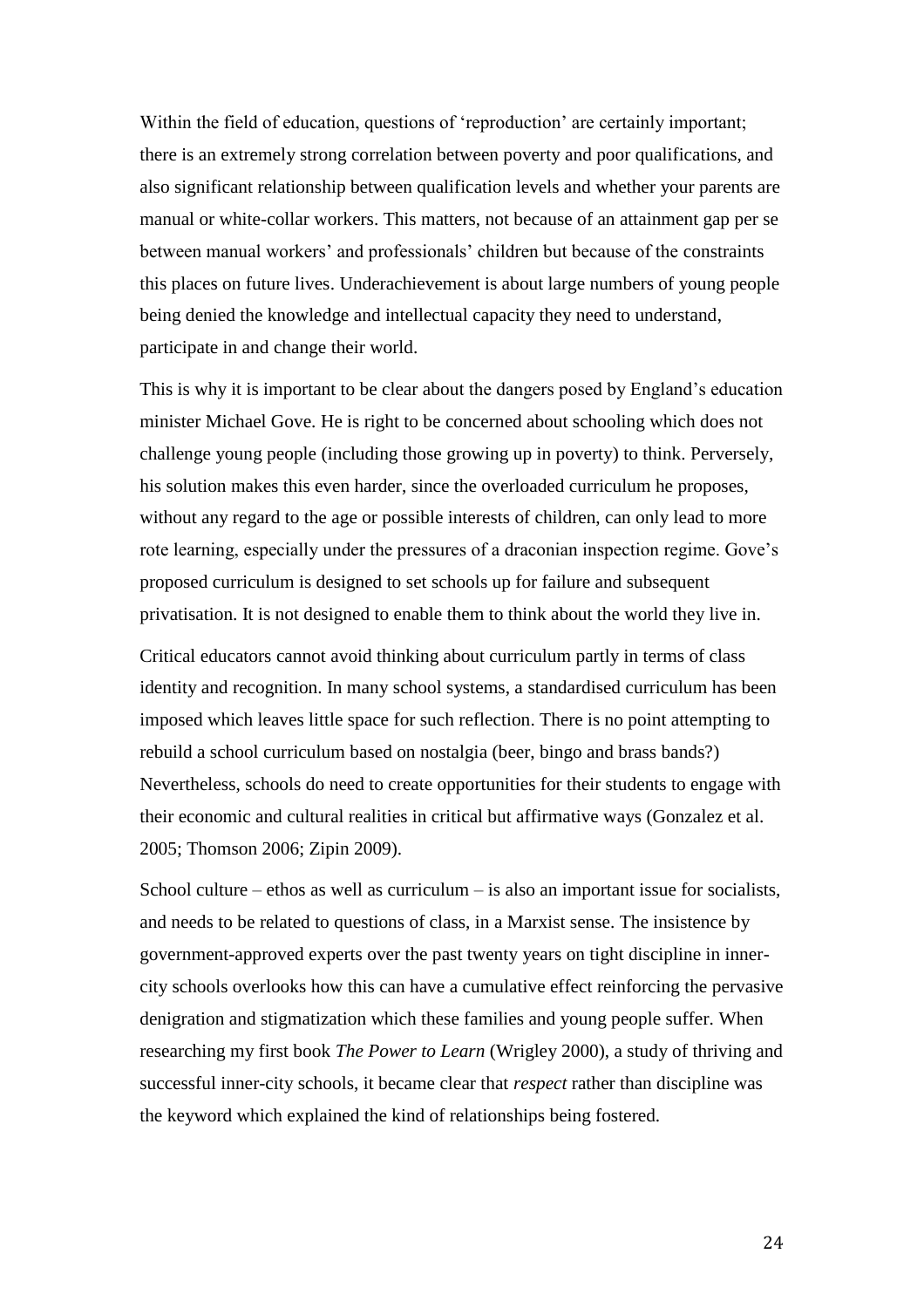As Charlesworth (2000) and others show, the experience of long-term unemployment and insecure work in deindustrialized areas generates a psychological outlook of (i) shame, as people internalize their situation; (ii) futility, as they realize that plans simply do not reach fruition and further training does not bring them work. It is important to understand how these emotions are merely reinforced by traditionalist patterns of schooling. Firstly, children from poorer families are highly likely to be placed in 'low ability' groups, and consigned to tedious and unchallenging work. Secondly, the dominance of learning as alienated labour (see Wrigley 2006:105) whereby students simply follow instructions in producing something of no apparent benefit to anyone but which only brings the 'exchange value' rewards of marks and grades – this culture of learning is particularly unmotivating for young people who are growing up in a climate of hopelessness. This is a neglected aspect of education's reproduction of class relations.

The struggle for dignity and respect which cultural sociologists such as Beverley Skeggs write about is also pertinent to the reproduction of class relationships by the school system. The regular and exhausting conflicts in schools in disadvantaged areas are saturated with young people's perceptions of disrespect and stigmatisation. Students quickly come to understand themselves as surplus in schools where exclusions are common; this directly connects with a society where (at the time of writing) more than a fifth of 18-25 year olds are neither in work nor education / training. Sennett and Cobb (1972), in their book *The hidden injuries of class*, point to the long-term damage brought about by the ways in which schooling works with ideas of children's fixed in-ability and un-intelligence. We need to look at the combination and reciprocity of economics (being surplus) and culture (feeling stigmatized) in order to understand the alternative attractions of rioting, teenage gangs, fascists or joining the army as potential sources of self esteem. This requires an educational sociology underpinned by Marxist class analysis, rather than a fixation on the false binary of 'working' versus 'middle' or the devastating mythology of an 'underclass'.

For those concerned with social justice in the field of education, class is a central issue, though for many years neglected in comparison to 'race' and gender. Even within the limited horizons of School Effectiveness researchers, and within the current policy dynamics linked to international testing, poverty has now become a major concern. However, poverty needs to be adequately located within a framework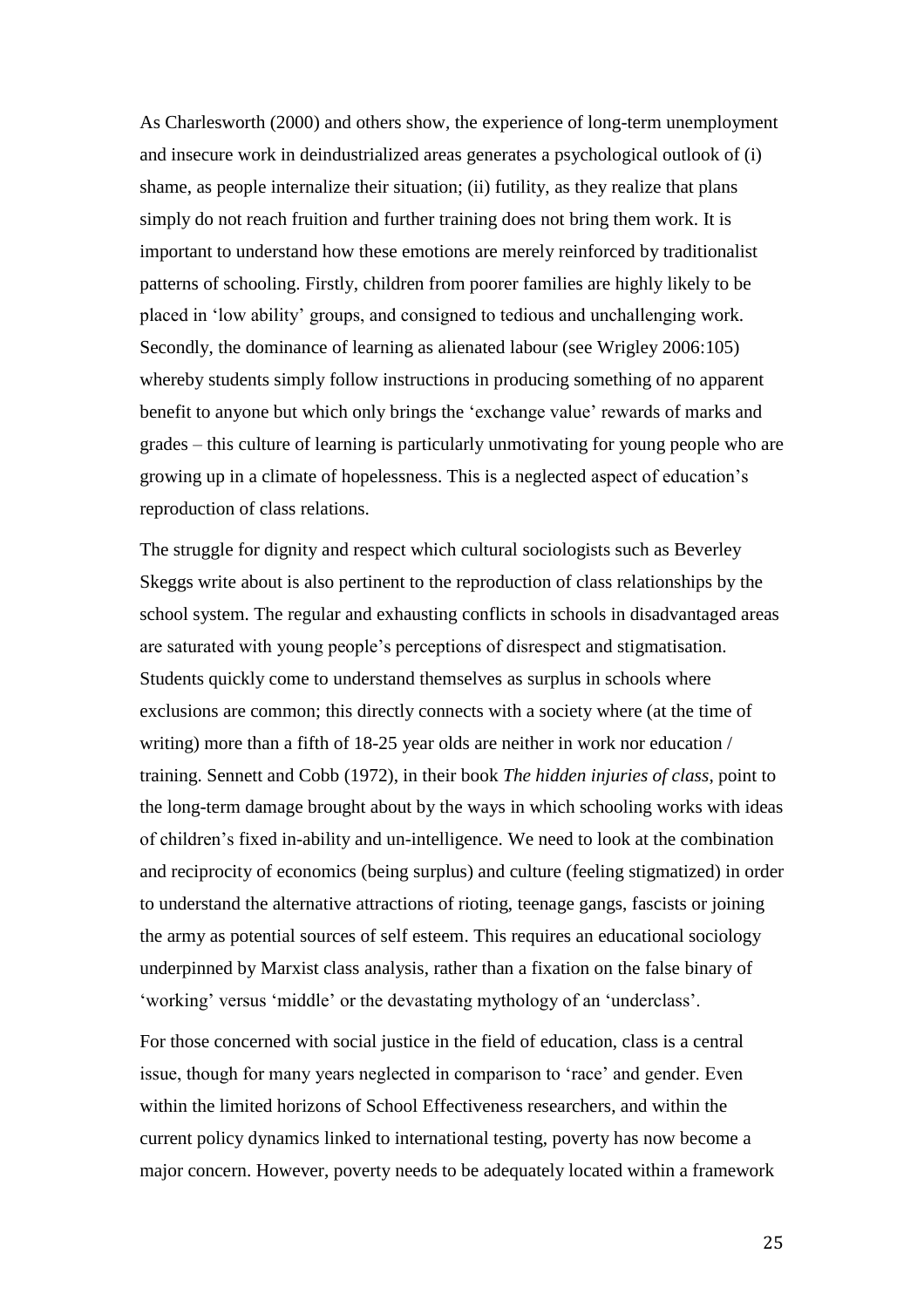of capital and labour. Poverty isn't accidental misfortune or relative disadvantage, but an endemic product of a system which employs people only so long as they produce profit, a system which seeks to maximize profit by cutting wages and reducing the size of the workforce, which shops around the globe for cheaper workers, and where people are made redundant while others desperately need their work and skills to house and feed and teach and care for them.

But class and capitalism also impact on the curriculum, teaching and learning. Education which is increasingly viewed instrumentally - in terms of its supply of human resources to the economy, in terms of brutal competition in a spurious meritocracy - damages even the supposedly 'privileged middle class'. As Freire constantly argued, education is either for liberation or for domestication (1972:124 and elsewhere). The reproduction of class by the education system goes beyond the distribution of qualifications and involves the acquisition and exercise of voice and agency. Marxists must attend to culture as well as economics, because their key interest is to transform society, not just analyse how it is divided.

# **Author details**

Terry Wrigley is Visiting Professor at Leeds Metropolitan University, and Honorary Senior Research Fellow, University of Ballarat, Australia. He edits the international journal Improving Schools. An ongoing theme of his work is the inadequacy of neoliberal models of school change which neglect social justice and the formation of democratic citizens. His books include *Another school is possible* (2006) and (coedited with Pat Thomson and Bob Lingard) *Changing schools: making a world of difference* (2012). His email is [terrywrigley@gmail.com](mailto:terrywrigley@gmail.com)

## **References**

Adams, B and Sydie, R (2002) *Contemporary sociological theory*. London: Pine Forge Press.

Allman, P., McLaren, P. and Rikowski, G. (2000) *After the Box People*. London: Institute of Education Policy Studies [\(http://www.ieps.org.uk/PDFs/afterthebox.pdf,](http://www.ieps.org.uk/PDFs/afterthebox.pdf) accessed 1 Sept 2011)

Andrew, E. (1983) Class in itself and class against capital: Karl Marx and his classifiers. *Canadian Journal of Political Science* 16(3)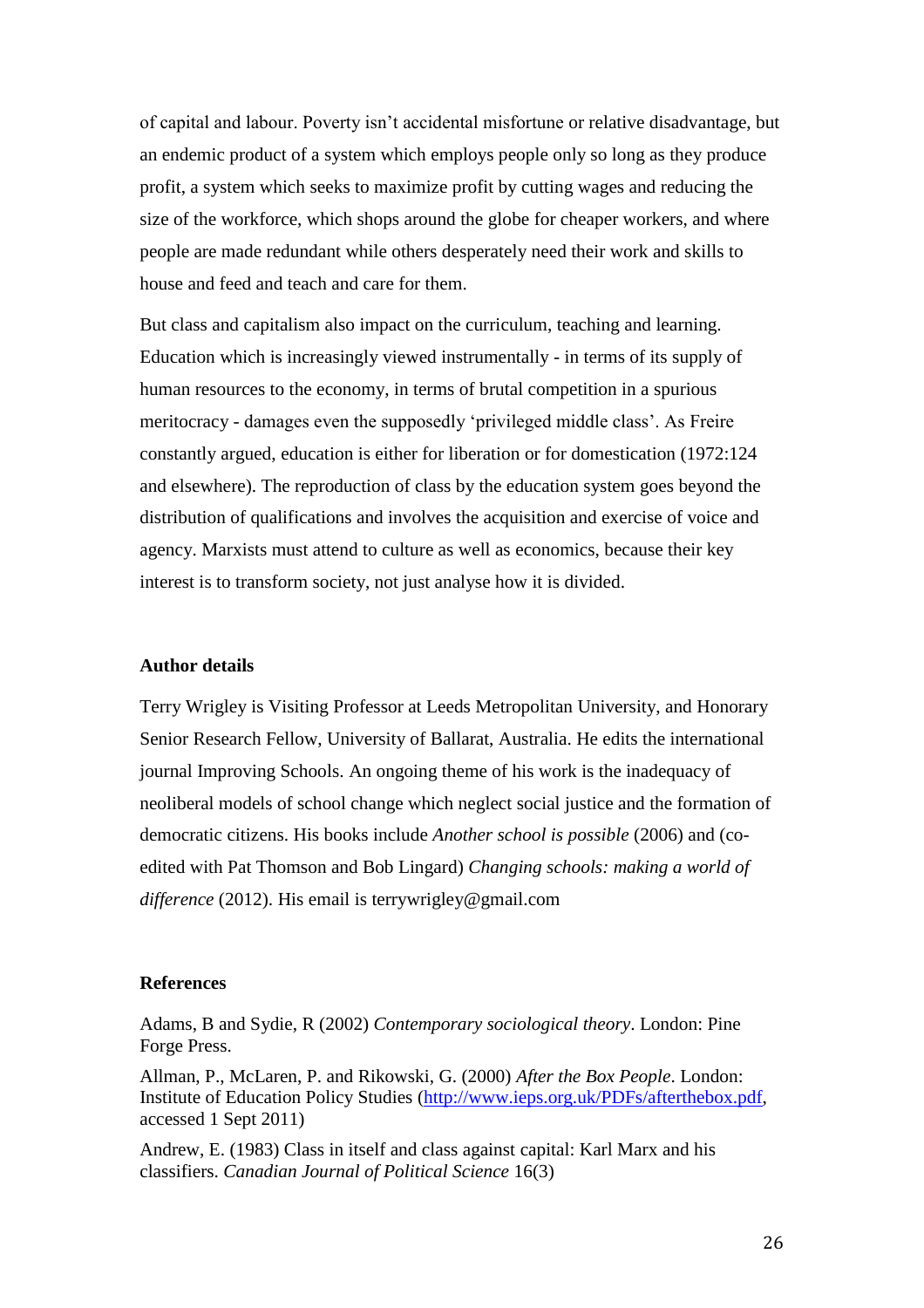Ball, S. (2003) *Class strategies and the education market: the middle classes and social advantage*. London: RoutledgeFalmer

Ball, S. (2006) The risks of social reproduction: the middle class and education markets. In S Ball (ed.) *Education policy and social class: the selected works of Stephen J. Ball*. London: Routledge [reprinted from *London Review of Education*, 2003, 1(3)

Beck-Gernsheim, E. (1996) Life as a planning project. In Lash, C., Szersynski, B. and Wynne, B. (eds) *Risk, environment and modernity*. London: Sage

Bourdieu, P. (1977) *Outline of a theory of practice*. Cambridge: Cambridge University Press

Bourdieu, P. (1984a) *Distinction: a social critique of the judgement of taste*. London: Routledge

Bourdieu, P. (1984b) Social space and the genesis of 'classes'. Reprinted in P Bourdieu: *Language and symbolic power*. Cambridge: Polity

Brown, P. (2006) The opportunity trap. In H Lauder, P Brown, J-A Dillabough and A Halsey (eds) *Education, globalization and social change*. Oxford: Oxford University Press

Charlesworth, S. (2000) *A phenomenology of working class experience*. Cambridge: Cambridge University Press

Crompton, R. (2008) *Class and stratification* (3rd edition). Cambridge: Polity

Drucker, P. (1994) *Post-capitalist society*. New York: HarperBusiness

Dudley-Marling, C. (2007). Return of the deficit. *Journal of Educational Controversy*  (www.wce.wwu.edu/eJournal).

Eagleton, T. (2000) *The idea of culture*. Oxford: Blackwell

Eagleton, T. (2011) *Why Marx was right*. New Haven: Yale University Press

Ehrenreich, B. (1989) *Fear of falling: the inner life of the middle class*. New York: Pantheon

Freire, P. (1972) *Pedagogy of the oppressed*. Harmondsworth: Penguin

Gonzalez, N., Moll, L., & Amanti, C. (2005) *Funds of Knowledge: Theorizing Practices in Household, Communities and Classrooms*. Mahwah, NJ: Lawrence-Erlbaum and Associates.

Harvey, D. (1993)Class relations, social justice and the politics of difference. In M Keith and S Pile (eds) *Place and the politics of identity*. London: Routledge

Harvey, D. (2005) *A brief history of neoliberalism*. Oxford: Oxford University Press

Holly, D. (1974) The invisible ruling class. In Holly, D. (ed.) *Education or domination?* London: Arrow

Jones, O. (2011) *Chavs: the demonization of the working class*. London: Verso

Kelsh, D., Hill, D. and Macrine, S. eds. (2010) *Class in education: knowledge, pedagogy, subjectivity*. Abingdon: Routledge

Levitas, R. (2005) *The inclusive society? Social exclusion and new Labour* (2nd edition). London:PalgraveMacmillan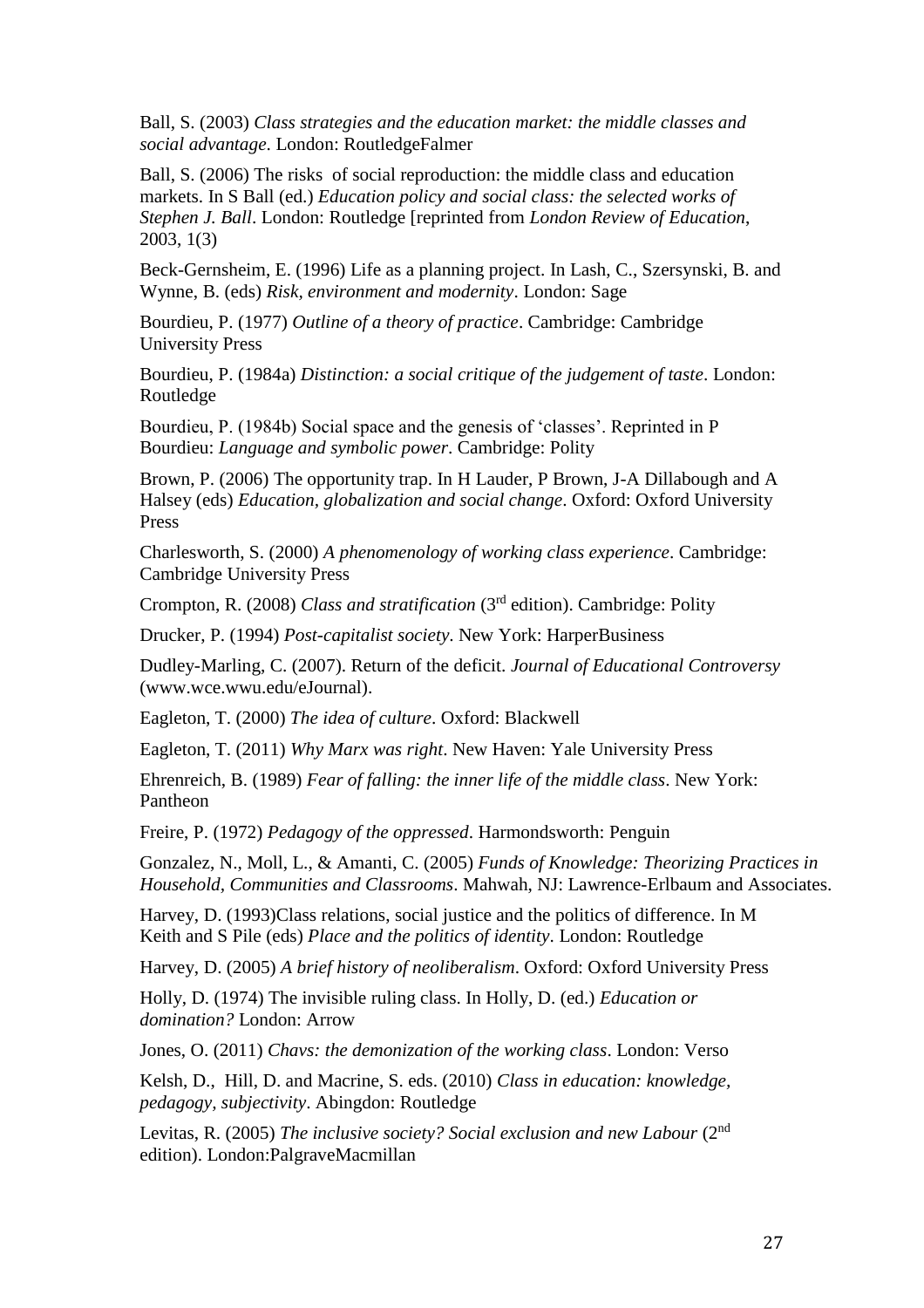MacDonald, R. ed. (1997) *Youth, the 'underclass' and social exclusion*. London: Routledge

Mann, M. (1973) *Consciousness and action among the Western working class*. London: Macmillan

Marx, K. and Engels, F. (1996[1848]) *The communist manifesto*. London: Phoenix

Marx, K. and Engels, F. (1976) *Collected Works*. New York: International Publishers.

Murray, C. (1990) *The emerging British underclass*. London: Institute of Economic Affairs

Pahl, R. (1989) Is the emperor naked? Some questions on the adequacy of sociological theory in urban and regional research. *International Journal of Urban and Regional Research* 13(4)

Power, S. and Whitty, G. (2006) Education and the middle class: a complex but crucial case for the sociology of education. In H Lauder, P Brown, J-A Dillabough and A Halsey (eds) *Education, globalization and social change*. Oxford: Oxford University Press

Power, S., Edwards, T., Whitty, G. and Wigfall, V. (2003) *Education and the middle class*. Buckingham: Open University Press

Reay, D. (2006) The zombie stalking English schools: social class and educational inequality. *British Journal of Educational Studies* 54(3)

Sayer, A. (2005) *The moral significance of class*. Cambridge: Cambridge University Press

Sennett, R. and Cobb, J. (1972) *The hidden injuries of class*. New york: Norton

Skeggs, B. (1997) *Formations of class and gender*. London: Sage

Skeggs, B. (2005) The re-branding of class: propertizing culture. In F Devine, M Savage, J Scott and R Crompton (eds) *Rethinking class: culture, identities and lifestyle*. Basingstoke: Palgrave Macmillan

Therborn, G. (1983) Why some classes are more successful than others. *New Left Review* 138 (March-April)

Thrift, N. and Williams, P. eds. (1987) *Class and space*. London: Routledge

Thompson, E. (1968) *The making of the English working class*. Harmondsworth: Penguin

Thomson, P. (2006). Miners, diggers, ferals and show-men: school-community projects that affirm and unsettle identities and place? *British Journal of Sociology of Education, 27*(1), 81- 96

Weininger, E. (2002) Pierre Bourdieu on social class and symbolic violence. In E Wright (ed) *Alternative foundations of class analysis*. (www.ssc.wisc.edu/~wright/Found-all.pdf)

Westergaard, J. and Resler, H. (1975) *Class in a capitalist society: a study of contemporary Britain*. London: Heinemann

Williams, R. (1965) *The long revolution*. Harmondsworth: Penguin

Williams, R. (1976) *Keywords: a vocabulary of culture and society*. London: Fontana